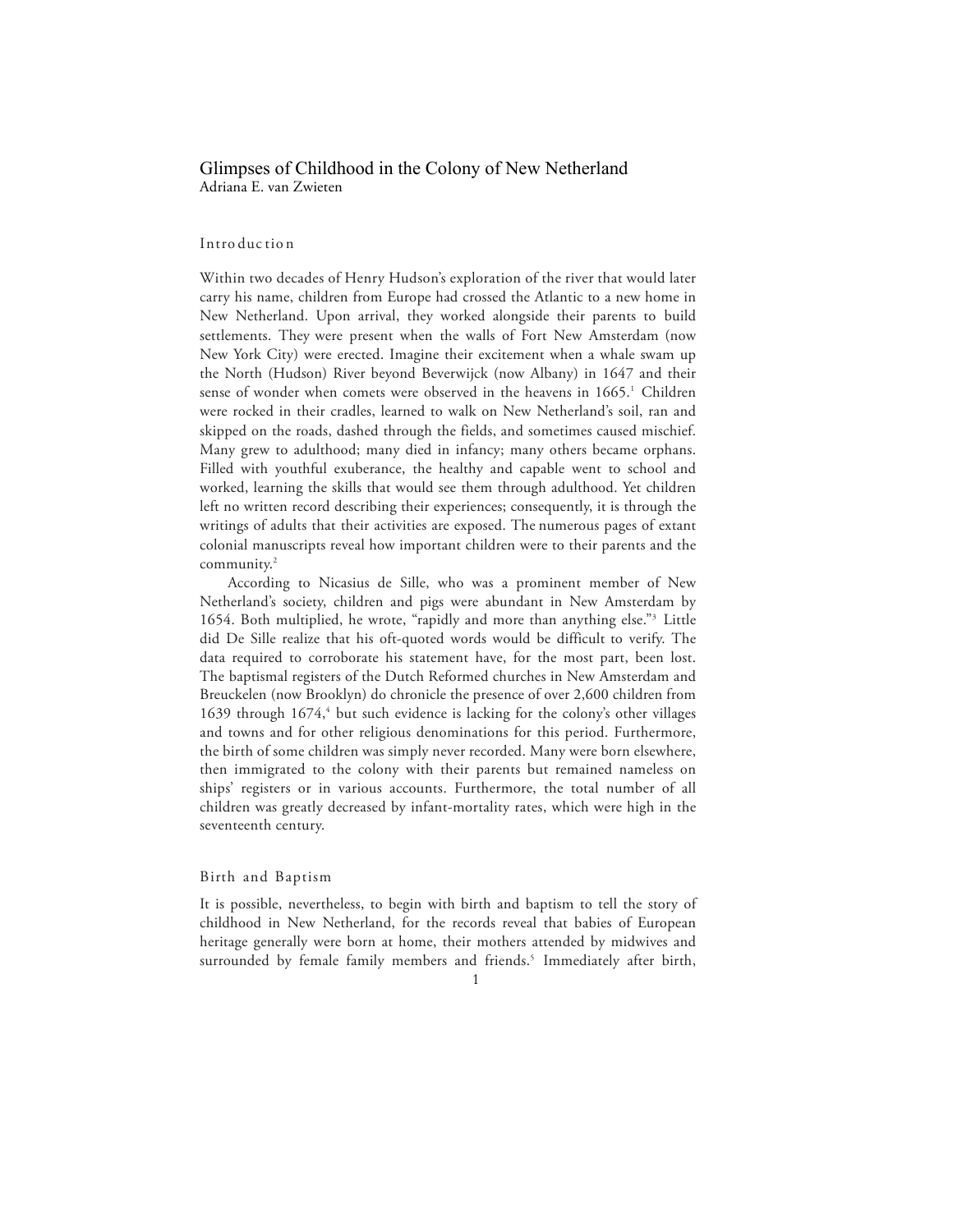a newborn was wrapped in warm diapers and laid in the arms of his or her grandmother or godmother. Lightly swaddled, the babe was then offered to its father, who, by his acceptance, acknowledged the infant to be legally his. The birth of a child was usually a joyous occasion and was celebrated in the Netherlands, and probably also in the colony, with sweets, pastries, and caudle (a drink made from wine, egg yolks, sugar, cinnamon, and cloves).6

The Dutch customs associated with the birth of a child can be contrasted with the birthing rituals of Native Americans as they were recorded by two seventeenth-century commentators of Dutch origin. Adriaen van der Donck noted in 1653 that Native American babies were born in a simple hut or behind a screen of matting set up in "a quiet, sheltered spot [in the woods] near running water." Their mothers gave birth "unaided," he wrote. In 1644 Johannes Megapolensis observed that newborns of the Mohawk nation were washed by their mothers in the river or the snow. Van der Donck, on the other hand, asserted that if the child was a boy, he was immediately immersed in a nearby stream and left there for some time, so that he would be "hardened from the first…so as to grow up a brave man and a good hunter." The infant was then dressed and wrapped in fur clothing, his mother watching him closely for fear that he might "die accidentally." Mother and newborn returned to their home and friends within a few days.<sup>7</sup>

Far different was the birth of a baby born to Dutch Reformed communicants. The infant was carried to church by a godparent within the first few days of life and presented to the minister for baptism by his or her father, the babe's mother still confined to her bed after childbirth.<sup>8</sup> During this religious ritual, a child was admitted into the congregation of believers. Godparents or baptismal witnesses assisted in this process and were chosen from among the nearest relatives or closest friends. They promised to ensure a godchild's Christian upbringing, especially if the child became orphaned. Some presented the child with a christening gift. Kiliaen van Rensselaer, for example, who was baptized in Beverwijck in 1663, received two silver salt cellars from his grandmother Anna van Rensselaer, who was also his godmother. 9

During baptism a child also received his or her first name, which was carefully recorded in the church's baptismal register, along with the names of the parents and witnesses. Dutch naming customs usually followed a distinctive pattern: first- and second-born daughters and first- and second-born sons were given the names of their paternal and maternal grandparents. Children were also named for parents, aunts, uncles, godparents, and friends. The pattern varied by alternately choosing from the paternal then the maternal line with the birth of each child. When a child died young, his or her name was given, at times, to the next child born of the same sex, thereby preserving the name that the dead child had carried.10 Of the six sons born to Cornelis Steenwijck and Margareta de Riemer, two were named Jacob, one Isaacq, two Cornelis, and one Jacobus. Beginning in 1659 Steenwijck had recorded their births in the family Bible, along with that of their sister Margariet. By 1684 all the children had been buried in the church in New York.<sup>11</sup>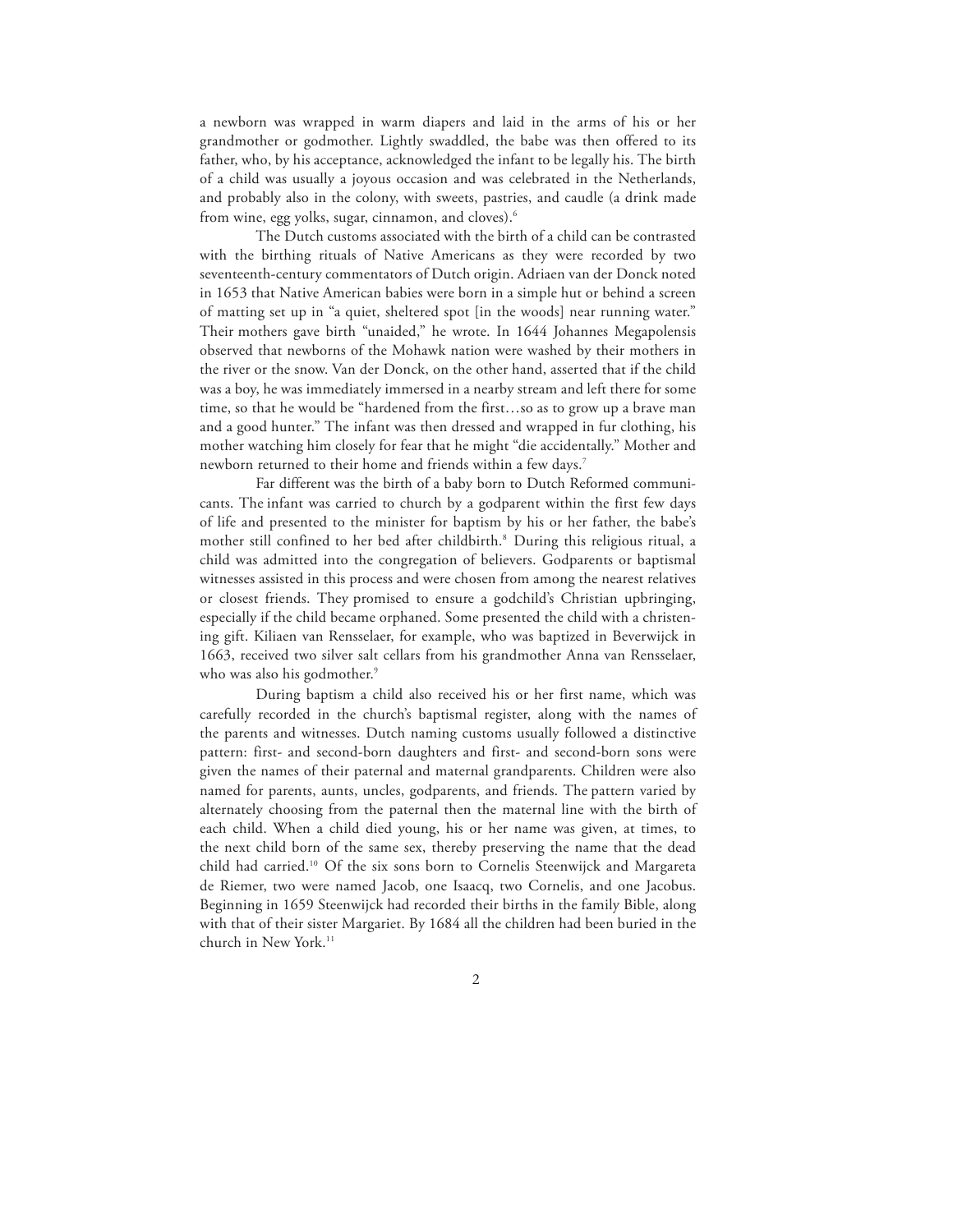#### Infant and Ch ildh o o d Mo rtality

How the Steenwijck children died is unknown. Disease and the lack of effective medical treatment certainly took many lives in the seventeenth century. Even a chest cold could be fatal. When five-year-old Maria Ebbingh caught a cold in October 1665, her parents called in two of New Amsterdam's medical experts to treat her for congestion, but a fever developed and her body weakened.<sup>12</sup> The last few days of her life were vividly described by her father, Jeronimus Ebbingh. During the day she played by the fire and sat at the table to eat the midday meal, although she had little appetite. During the night she tossed and turned in her bed and asked to sleep with her parents. Just an hour before her death she arose, and her stepbrothers were called in to see her. Shortly thereafter, surrounded by her family, she gave two little sobs, and with the last, her little mouth remained half open. The tragic death of one child from the complications of a cold can be contrasted to the devastating effects of a smallpox epidemic that affected children and adults alike in Beverwijck in 1662. The disease, wrote Jeremias van Rensselaer, the director of Rensselaerswijck (now part of Albany), was so severe that "hardly any one escaped who had not had it in the fatherland."<sup>13</sup> The frequent rental of the pall, both small and large, from the deacons of Beverwijck's Dutch Reformed Church from September to December of that year supports Van Rensselaer's claim. These special cloths, which covered the coffins of children and adults during burial rites, were rented fifteen (the small pall) and fourteen (large) times during that period. Before and after the epidemic, they were rented regularly but much less often.<sup>14</sup>

While many youngsters died at birth or from childhood and contagious diseases, other potential hazards also threatened their lives. Toddlers wandered around in homes with open fireplaces and boiling pots and in yards with open wells. Danger also loomed on the crowded streets of New Amsterdam in 1665 (by then renamed New York), where a child was killed by a runaway horse belonging to Jan Smedes. The youngster was not identified, but it could have been five-yearold Lysbeth van Hooghten or her two-year-old brother, Johannes, both of whom had been baptized in the city's Dutch Reformed Church. Frans van Hooghten, the dead child's father, sued Smedes in the municipal court, where the magistrates concluded that the horse be "forfeited" and its owner ordered to pay the court costs and to satisfy Van Hooghten for the loss of his deceased child.<sup>15</sup>

The perilous consequences of life in the seventeenth century resulted in high infant-mortality rates in New Netherland, as well as in other North American colonies and in Europe. Although mortality studies have not been done for the period under consideration in this paper, a study of the Haring family in Tappan, New Jersey, from 1688 to 1743 revealed that the first generations produced on average 9.3 children, with thirty percent dying in infancy or youth. In colonial Maryland forty to fifty-five percent of children never turned twenty, and only fifty percent of infants in the Netherlands lived to reach their twentyfifth birthdays. Of those who survived, half would lose one or both parents, for,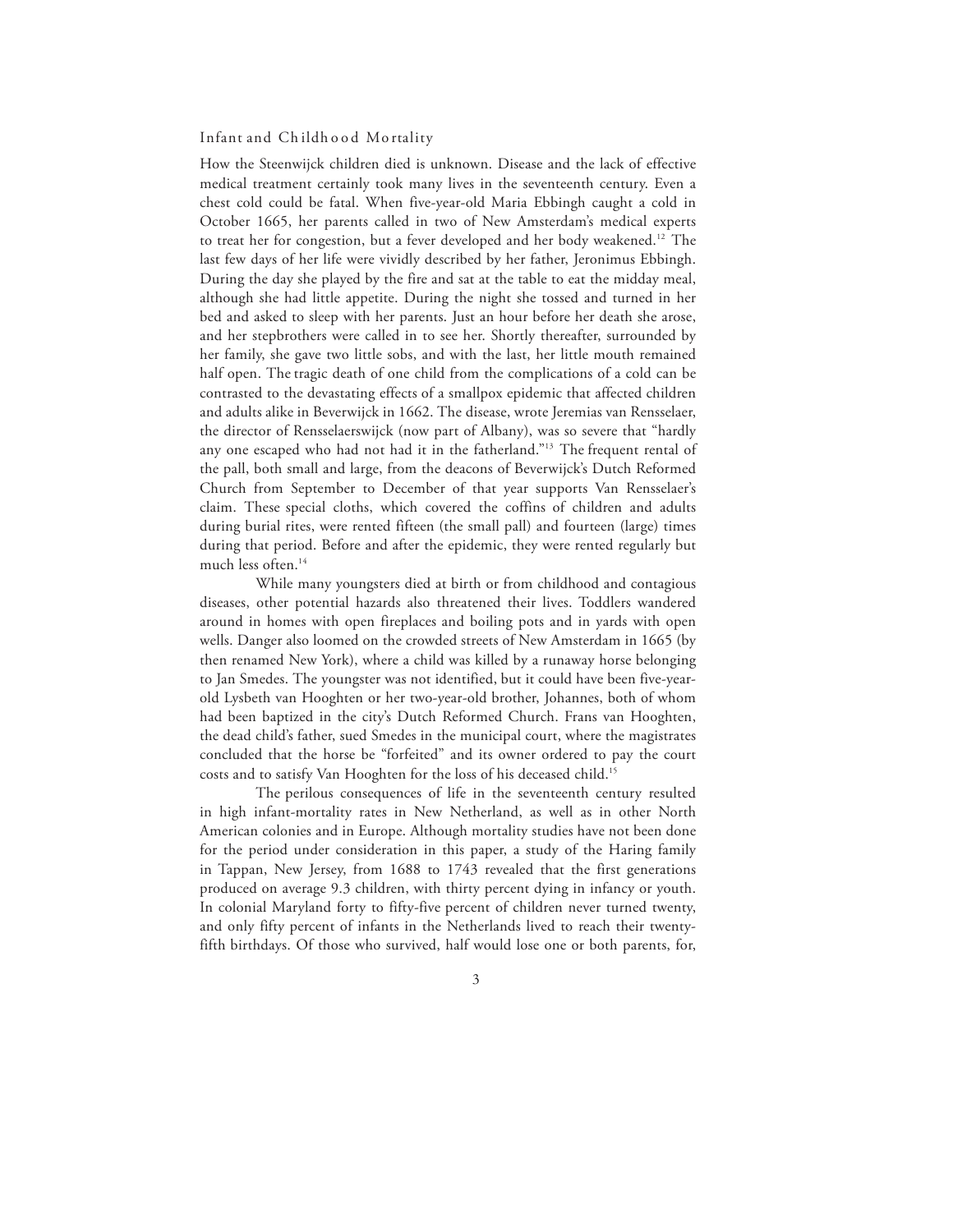as the rental of the large pall in Beverwijck suggests, parents were as susceptible to contagious diseases as their children.<sup>16</sup> Surviving spouses in the Netherlands and in the colony usually remarried. Of the ninety-six marriages performed in the Reformed Church in New Amsterdam between 1661 and 1664, thirty involved a widow or a widower, and in ten more both parties had lost a spouse.<sup>17</sup> Some of New Netherland's youngsters, therefore, grew up in families that had a mixture of children and stepchildren.

With death occurring at relatively frequent intervals, the sight of a healthy baby was, by contrast, a great joy. Jeremias van Rensselaer is one of but a few parents who noted the pleasure he took in his children, although his remarks are brief and interspersed among the numerous pages of his correspondence (1651–1674). His eldest son, Kiliaen, born in August 1663, was, he wrote, "a beloved child to his mother and a welcome son to his father." The babe had survived a bout of jaundice and a rash within the first three weeks of life, but he was also "fond of suckling," all signs, remarked Van Rensselaer, that he would "abide with us." In October 1664 the fourteen-month-old toddler was running "around everywhere." At twenty months, he was talking "a little in broken language." Shortly after his second birthday, Kiliaen remembered the departure of his grandmother Anneke Loockermans and other family members, who had probably been present at the birth of his sister Anna in August 1665. Van Rensselaer noted that "Kiliaen kept calling for a long time" for them, so that after their departure, when asked about them, he answered with a sad voice, "Ah," and pointed to the yachts on the river. Kiliaen's sister Anna was "quite a big baby," her father observed, when he compared her to her brother's birth size. At twenty-two months, she had begun "to say everything." A second son, Hendrick, arrived in November 1667 and was "a strong little fellow" at eight months. In January 1670 tragedy struck when Van Rensselaer and his wife, Maria van Cortlandt, buried "the little body" of an unnamed son, "who [had] died in the agony of birth." However, another son, Johannes, arrived in December 1670. Van Rensselaer used the endearment *poppetie* (poppet) to describe the babe to his father-in-law, Oloff van Cortlandt. He was "a strong child, like his brother Hen[d]rick," he wrote. The births of Van Rensselaer's last children, Maria and Jeremias, are not mentioned in the extant correspondence, although by June 29, 1674, he commented that his "five" children were well. Jeremias was born sometime after Van Rensselaer's own death in October 1674.18

# Nurturing Infants

As noted above, Van Rensselaer declared in 1663 that his son Kiliaen was "fond of suckling." Mother's milk was, of course, vital for an infant's survival. Whether Kiliaen was suckled by his mother was not mentioned in the correspondence. European women of rank often employed a wet nurse, but contemporaries encouraged healthy Dutch mothers, from all levels of society, to nurse their newborns. Adriaen van der Donck observed that Native American mothers,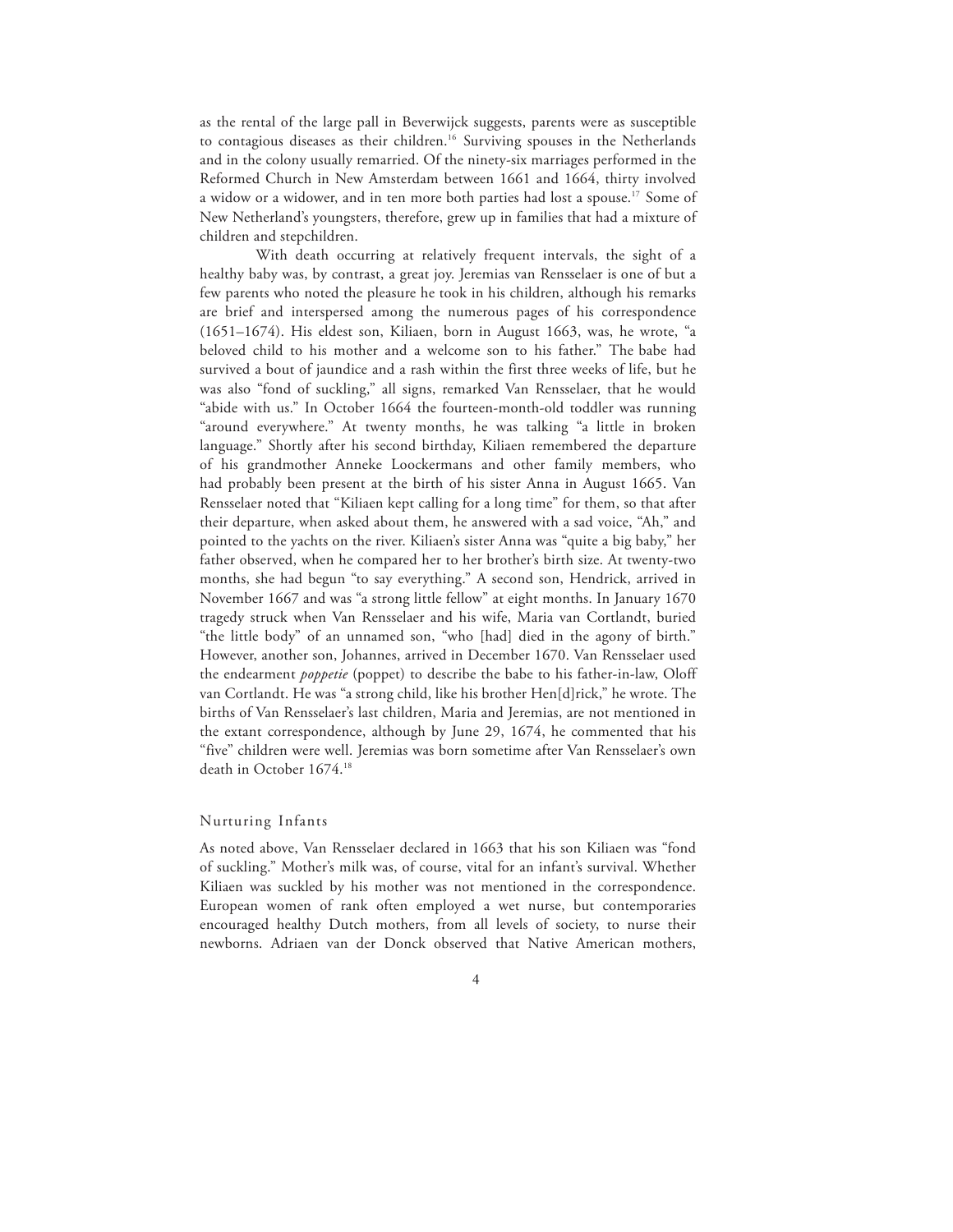regardless of rank, also nursed their babies for about a year. They did not "have their children breast-fed or nursed by others," he wrote. He does not mention what occurred if mothers fell ill or died in childbed. Such events were not uncommon in the seventeenth century, and among Dutch residents, the custom of employing a wet nurse was followed in those situations.<sup>19</sup> This practice is corroborated in the accounts of the deacons of the Dutch Reformed Church of Beverwijck, who offered relief to the town's poor. In October 1665 two women were hired to nurse the newborn twins of Carsten de Noorman after his wife died in childbirth. The contracts written to sustain the infants were valid for one year, and each wet nurse received 35 guilders a month. The twins were probably weaned in December 1666, when the last nursing fees were paid, and new boarding contracts were recorded for the children at 32 guilders a month each.<sup>20</sup>

The deacons also provided the twins, and other poor and/or orphaned babies, with diapers made of blue or Osnabruck linen or of thick woolen fabrics, like baize or duffel. These were used for swaddling, the baby being rolled in the linen and then the woolen diaper. Caps of linen or durable serge covered their heads, and yarn was knit into shirts to keep their bodies warm. When Beverwijck's babies became toddlers, they wore outfits made of baize or of a woolen cloth called *dosijntiens*. These outfits, of which tops and bottoms were made out of one piece of cloth, were worn underneath a sleeping gown.<sup>21</sup>

## Ch ildh o o d Ac tivities: Punish ment and Rewa rds

The accounts of Beverwijck's deacons and Van Rensselaer's correspondence make it possible to imagine New Netherland's babies wrapped in blue linen diapers and toddlers running around in their baize outfits before they graduated to breeches or petticoats and before their parents, or those entrusted with their care, anticipated the weighty concerns about their futures. Extant records, however, rarely mention the activities of childhood. Five-year-old Maria Ebbingh played with her silver doll accessories during the last days of her life. Somewhat older children may have participated in the games (trundling hoops, spinning tops, jumping rope, and playing leapfrog) depicted in the numerous paintings, prints, and tiles of the Dutch Republic's Golden Age. Surely many of the amusements prohibited in New Netherland on the Sabbath and on Days of Fasting and Prayer—including card and ball games, backgammon, ticktack, ninepins, and dancing—must have been learned in childhood, perhaps from grandparents, parents, or older siblings.<sup>22</sup>

Children were not caught breaking the Sabbath by indulging in one of the forbidden pastimes, but an occasional youngster was discovered behaving boisterously. Take, for instance, Gerrit Hendricksz, who was eleven years old when he stood before New Netherland's Council in 1644. There he acknowledged that he had accidentally hit Jacob Melyn in the eye with a potsherd, although he claimed that he had actually been aiming for Jacob's dog. Jacob's sister had struck Gerrit for his deed, and consequently during the fracas he had stepped on and torn her neckerchief when it fell from her shoulders.<sup>23</sup> Gerrit did not appear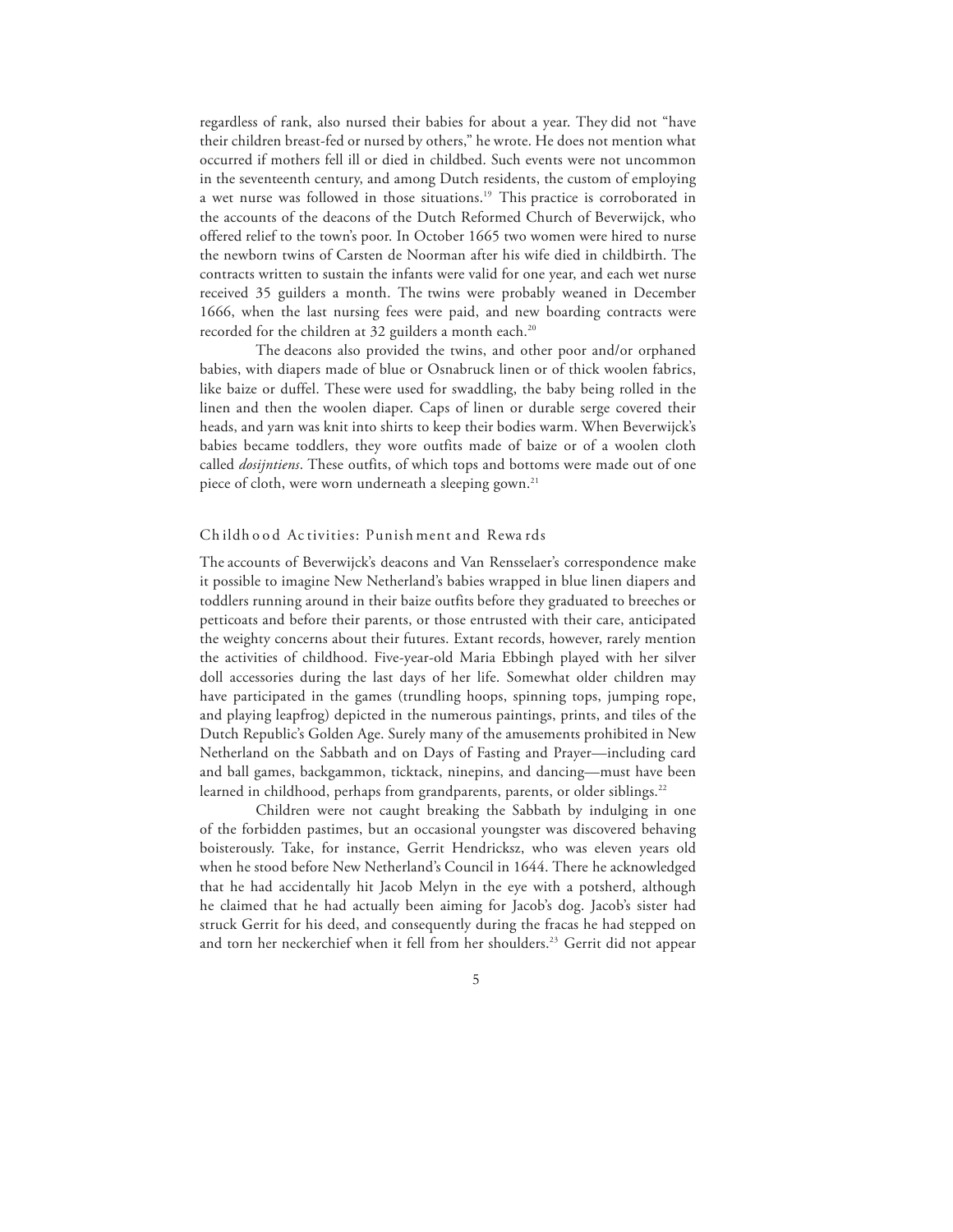again regarding this case, and it is unclear why Jacob's father, Cornelis Melyn, had requested Gerrit's statement; perhaps he wanted to seek damages from the boy's father. The son of Frans Clasen, on the other hand, did not stand before the municipal court of New Amsterdam in 1656 when Jan Vinje accused him and his schoolmates of trampling his peas and corn. The clerk of the court did not bother to record the boy's name and age, but his father defended him and his friends, protesting that the children had "not taken or injured anything to the value of a pea's pod." Besides, "many other children, when they came out of school," had been among the peas. Vinje, who was Clasen's neighbor, acknowledged that he had struck the boy because he "could not catch any other but him." The boy's folly, therefore, was that he had not scampered out of Vinje's way as quickly as his mates, and thereby he had received such a beating from Vinje with a stick that he had arrived home black and blue, the other children having escaped unharmed. The court ruled that the boy had already received enough punishment for his deed, and Vinje, by his actions against the child, had "destroyed his rights" to sue for damages.<sup>24</sup>

Jan Vinje's use of a stick or rod was not an unusual form of punishment to correct a recalcitrant youngster, like Frans Clasen's son. A ferule and a cane, as well as the rod, were common disciplinary tools and were considered to be less severe than a whip. However, the pain produced by the rod may have depended on who wielded it or where it was applied (back or buttocks) and if that particular part of the body was covered, or not, with clothing.<sup>25</sup> Some Dutch moralists urged parents not to spare the rod and to avoid spoiling their children; others advocated fear of the rod rather than its use, for harsh punishment could harden children "into expectations of brutality and wickedness." Allowing "willfulness to go unchecked and unpunished," on the other hand, was considered foolish.26

Nevertheless, the Dutch generally frowned upon corporal punishment. The harsh notions of "breaking the will" that were advocated by some Puritan and evangelical cultures were absent in the Netherlands. Humanist thought prevailed there, including the idea of curbing a child's natural instincts, to some extent, and simultaneously coaxing him or her into learning.<sup>27</sup> Some parents in New Amsterdam were apparently influenced by the humanistic philosophies of their Dutch homeland, for they prohibited the schoolmaster of the Latin School in 1661 from punishing their sons, though the boys had fought among themselves and torn "the clothes from each others bodies."28 The incident in the school did not mean, however, that New Netherland's parents failed to correct unruly children, but they did perhaps object to the punishment that was administered by someone other than themselves. Lambert Huybertsen Mol gave a bristling reply to the magistrates of New Amsterdam in 1663 when he and his son appeared before them for fighting and drawing a knife. He admitted giving his son a blow, "saying a father may well strike his child."29

Dutch parents were equally responsible for the moral, as well as the physical and mental, development of their children. They were required to provide the necessities of life—food, drink, clothing, and shelter—and to give children comfort, ease, and discipline.<sup>30</sup> Bringing them safely through infancy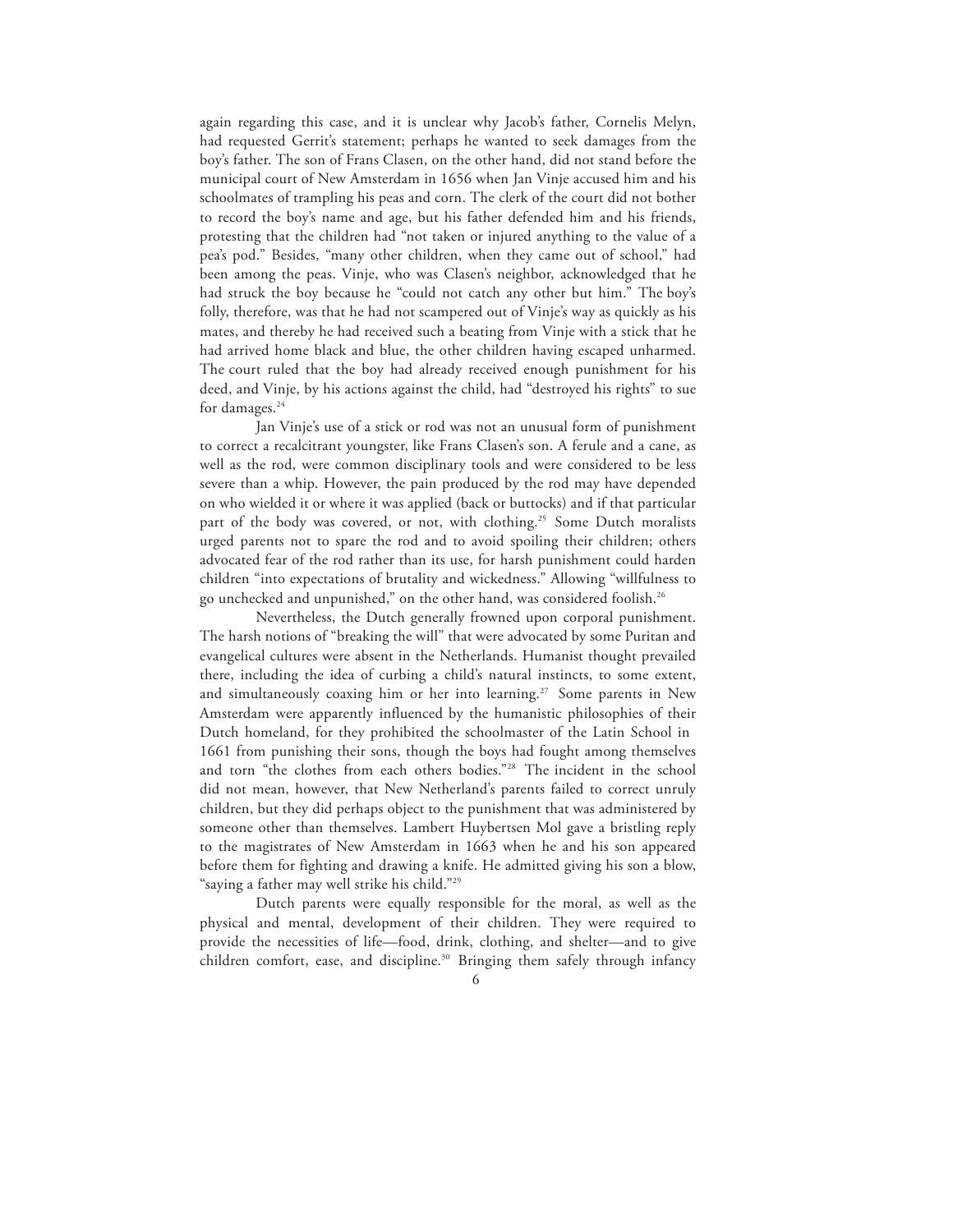and childhood was not always in the parents' control, due to illness and accidents. Ensuring their futures, however, was achieved through several different means. Consider Leendert Aertsen and Joris Rapalje, two men who leased several cows from the West India Company in 1638. Their contracts stipulated that the first heifer calf produced by the leased herd would be kept for their daughters—that is, Aertsen's unnamed youngest daughter and Rapalje's daughter Judith. The cattle were valuable assets, and the arrangements made by their fathers offered two young girls an investment, not only in the colony, but also for their future well-being.<sup>31</sup> Juriaen Blanck and Tryntie Claesen, on the other hand, provided for their children's prospects by writing a joint will in 1662. They stipulated that the survivor of the two was "to bring up their children, clothe them, make them go to school, provide for all their needs, let them learn a trade or an art, by which they may earn their own living, educate them to be virtuous, teach them to know and fear God and to endow them, when they marry or arrive at some other approved condition, as the estate will allow in conscience and equity."32 Many parents followed Blanck and Claesen's example, assured that the community of New Netherland would adhere to the Dutch civil law and customs of inheritance.<sup>33</sup>

Unlike the English customs of primogeniture and entail, the Dutch followed the rules of partible inheritance. Upon the death of a parent (whether mother or father), an estate was divided in half, one portion given to the surviving spouse and the other divided equally among sons and daughters alike. When the second parent died, the offspring received the remaining half, again in equal shares. A surviving parent with underage children often retained the entire estate and presented each child with his or her portion at majority (twenty-five years) or at marriage, whichever came first.<sup>34</sup> In cases of remarriage, some fathers or mothers made sure that the children from a previous marriage were cared for before the ceremony ensued. When the widow Geertruyt Jacobsen intended to marry Rouloff Jansen in 1643, a premarital contract was drawn up, whereby the bride promised to give her sons, Jan and Jacob van Vorst, 75 guilders each at the age of majority. The money was each boy's portion of their deceased father's estate and was apparently invested, for Jacobsen and her groom promised to rear the boys, "keeping their capital safe and not touching more than the interest." Furthermore, they would "send them to school and have them taught reading, writing and a good trade, as decent and God-fearing and honest parent[s] are bound to do, but all according to their means and not more."35

#### Educ atio n

The wills and marriage contracts preserved among New Netherland's manuscripts stressed the importance of educating one's children. It was, in fact, expected of parents "according to each one's condition and opportunity."<sup>36</sup> Contemporary philosophers in the Netherlands maintained that an education, when combined with parental guidance, allowed children to make responsible choices between goodness and evil, diligence and sloth, duty and disloyalty. 37 Learning was also a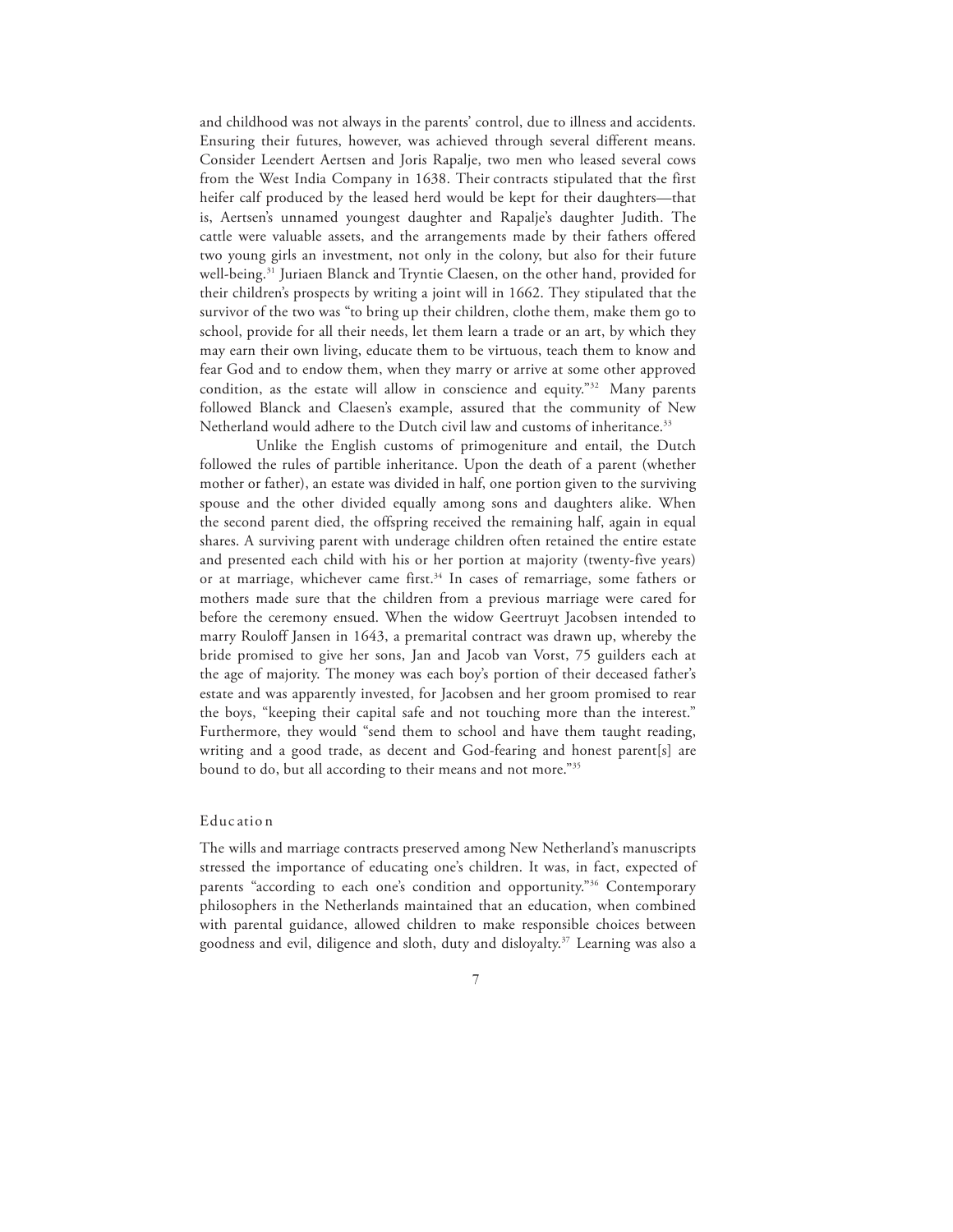fundamental part of becoming a responsible and vital member of the community, and New Netherland's parents used various strategies in achieving that end. They sent their offspring to school, taught them at home, apprenticed them to skilled craftsmen, or used a combination of all three.

In matters of schooling, New Netherland followed the educational practices of the Netherlands, which differed from her European neighbors by her willingness to teach girls, as well as boys, to write and by the perception that it was beneficial to teach the poor. Therefore, boys and girls attended New Netherland's elementary schools, generally at their parents' expense, and the poor, who asked to be "taught for God's sake," were admitted for free.<sup>38</sup> In the 1660s through the early 1680s, the curriculum in the schools of New Amsterdam and the village of Midwoud (now Flushing) on Long Island included reading, writing, and ciphering (essentially arithmetic), as well as studying the fundamentals of the Reformed or "true" religion.<sup>39</sup> Attendance could begin as early as the age of three, as with Kiliaen van Rensselaer, whose parents sent him to school before his fourth birthday. <sup>40</sup> Beginners first learned the alphabet, then spelling, reading, and grammar, each in turn as their skills increased. Learning to read took about three years in the city of Utrecht and probably a similar length of time in the colony. A child of six or seven could, therefore, have a full understanding of the reading skills. Writing, which took dexterity with the quill and the watchful eye of a demanding teacher, was not considered until reading had been mastered. Most pupils probably also learned to count and recognize figures; however, ciphering, like writing, was a separate subject and was only taught to those whose parents agreed to pay the schoolmaster for such instruction.<sup>41</sup>

Religious instruction began by learning the answers to simple questions about the Bible, to which were added, over time, the catechism and the recitation of the "usual prayers," the Ten Commandments, the Psalms, and other Bible verses.42 In 1661 the schoolmasters in New Amsterdam and Breuckelen were guided by the "very concise little catechism" entitled *A Brief Method of Instructing the Youth in the Principles of the Christian Religion*. Its author, Johannes Megapolensis, a minister of the Dutch Reformed Church in New Netherland, had it published in 1651. The book's endorsement by the consistory (minister, elders, and deacons) of Breuckelen's Reformed Church reads like the promotional material on the back covers of today's paperbacks. It comprised, they noted, "not only the means to attain godliness and salvation, but also the explanation of the Apostles' Creed and, moreover, of the Lord's Prayer, both of which are explained by the Rev. in a very learned and concise way and are presented in the form of questions and answers."43

Children in New Netherland began their school day at 8 a.m. In Midwoud the schoolmaster chose a pupil to read the "morning prayer" as it was found in the catechism. Latecomers were warned by three to four pulls on the bell that lessons were starting. The morning session closed at 11 a.m. "with the prayer before meals," and the afternoon session (1 to 4 p.m.) followed the same pattern, beginning and ending with "the prayer after dinner" and "the evening prayer," respectively. The evening school, for which no time was stated, opened "with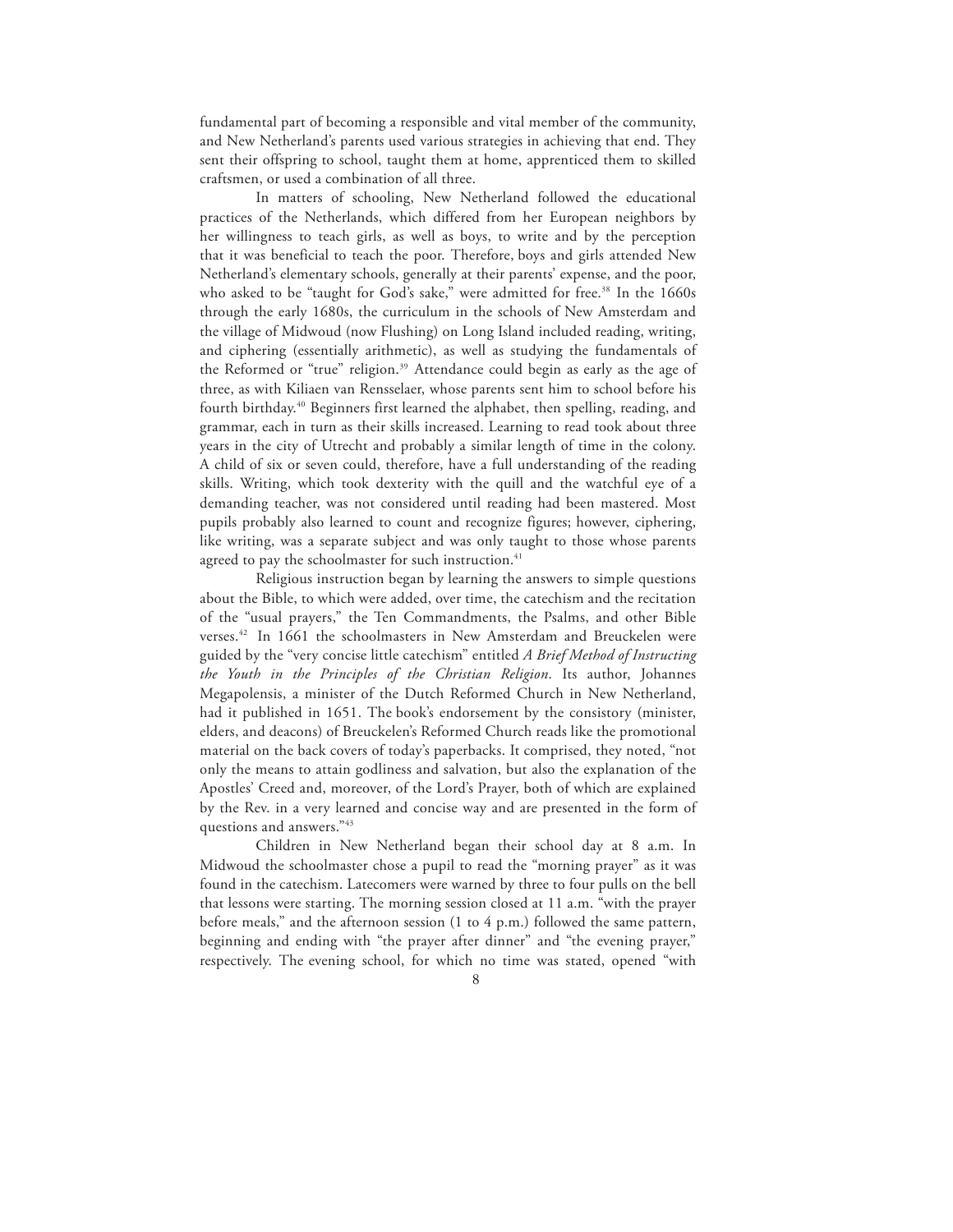the prayer of our Lord Jesus Christ and close[d] with a hymn from the Psalms of David." Catechism instruction commenced on Wednesday and Saturday, so the children could recite the questions and answers before the congregation on Sundays before the afternoon sermon. In the Reformed Church of New Amsterdam, the catechism was also taught every Sunday afternoon.<sup>44</sup> The forty-four boys and twenty-one girls, aged seven to fourteen, who had attended the catechism class of the Reverend Henricus Selyns in New York City in 1698 could recite "all the Psalms, hymns and prayers in rhyme." The "girls," noted Selyns, "although fewer in number, had learned and recited more in proportion than the boys."45

In the village of Midwoud pupils attended school for "nine months in succession" from September to June or May through November. During the summer months the schoolmaster was obliged to keep the school open for any number of children, as long as their parents would pay the tuition for a total of ten pupils. If just a few children appeared and agreed to pay the fee for ten, the schoolmaster's wife took on the responsibilities of instruction. In New Amsterdam the school may have been open all year, as were the schools in the Netherlands. The desire for knowledge was apparently strong among New Netherlanders. According to the Evert Pietersz, the schoolmaster in Nieuw Amstel (now Newcastle, Delaware), in 1657, young and old appeared at his school to learn reading, writing, and ciphering as "soon as winter begins and they can no longer work the soil."46 Schoolmasters like Evert Pietersz were allowed to charge a quarterly fee for imparting their knowledge to New Netherland's children, the cost for each subject clearly delineated in their contracts. For example, in 1661 New Amsterdam's parents paid 1½ guilders to have a child taught the ABCs, spelling, and reading; 2½ guilders for reading and writing; and 3 guilders for reading, writing, and ciphering. In 1670 Midwoud's villagers paid their schoolmaster 2 guilders for "ABC children and spellers" and 2½ guilders "for reading and writing together." Evening readers and writers in Midwoud paid 3 guilders for each subject.<sup>47</sup>

The contracts recorded in Midwoud also stipulated that a schoolmaster be tactful, sober, and industrious. He was to be patient with the children as the circumstances demanded and friendly in teaching them. He and his colleague in New Amsterdam were also required to keep strict discipline, while children were expected to behave and to follow instructions.<sup>48</sup> In the Netherlands, the school rules were hung on the wall, and the pupils who had read such rules but failed to heed them received two whacks with the ferule or a whipping. Among the offenses were failing to take off one's cap "before a man of honor"; running, screaming, swearing, gambling, lying, stealing, or playing with knives; racing "wildly or improperly through the streets"; chasing other people's animals; resisting the wishes of one's parents; "run[ning] into the fields, or jump[ing] into the hay with sticks"; "stay[ing] at home without the teacher's or parents' leave"; bathing in the nude and walking through peas and carrots; making "noise in church"; not saying one's prayers; tearing books and spoiling paper; "call[ing] one another names"; slinging snot, fleas, and lice at each other; not going nicely to church and home again; and lastly, smiting each other with baskets or jugs.<sup>49</sup>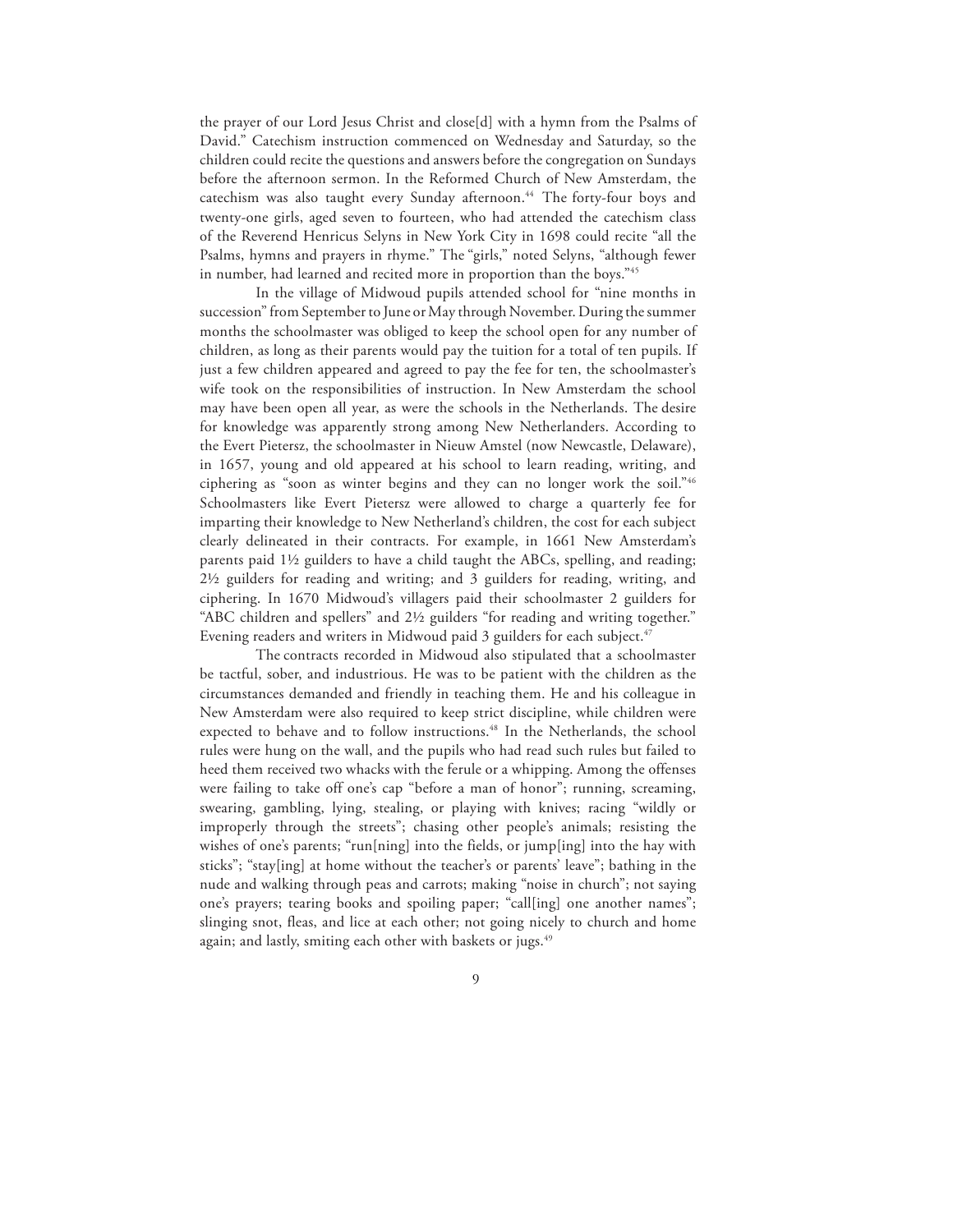While some of the seventeenth-century indiscretions above are dated, others are a telling reminder that the momentary blunders of youth change little with the passage of time. Whether or not schoolmasters in New Netherland hung the rules on the walls of their schools was not documented. Certainly, the boys who attended the Latin School in New Amsterdam went unpunished by their master, Alexander Carolus Curtius, when they fought and tore each other's clothes, as noted earlier. Curtius was criticized by the city's burgomasters for not keeping "strict discipline over the boys," while Curtius entreated them to "make a rule or law for the school."50

Curtius's appearance before the Burgomasters' Court confirms that some of New Netherland's boys graduated from the elementary school to the Latin School in New Amsterdam for more advanced learning. Girls would not have attended, for they were barred from higher education, both in Europe and the colonies. Some boys and girls ended their elementary schooling after they had learned to read and may have never acquired the ability to write. Sending a child to school was, in fact, a parental prerogative, and if a future occupation did not warrant reading, writing, or arithmetic, there was no social necessity to attend.<sup>51</sup>

## Labo r and Vo c atio nal Training

Schooled or not, all children were expected to contribute to the household economy, infants and invalids being the only exceptions.<sup>52</sup> Contemporary attitudes promoted the beneficial effects of labor that could begin at the age of seven or according to each child's strength. Working without the benefit of instruction, however, was disapproved of, for the primary goal of labor was to teach young New Netherlanders an occupation, so that as adults they could make a positive contribution to their community. 53

Many of New Netherland's parents prepared their own children for a lifetime of labor. Studies of New York City's male residents have shown that more than a third of the sons born to men who were in the city in 1664 performed the same work as their fathers; forty-two percent did so in the following generation. Girls also learned various skills from their parents. Consider Maria van Cortlandt, who became a successful brewer in Rensselaerswijck after her marriage to Jeremias van Rensselaer, having learned her father's brewing and entrepreneurial acumen while still at home in New Amsterdam.<sup>54</sup> If parents opted to continue a child's training beyond the household environment or elementary schooling, they could make other arrangements by binding their youngsters to the colony's artisans, merchants, professionals, and farmers.

The system established in New Netherland for vocational training and indentures for service was based on Old World customs and regulated by Dutch civil law. 55 Parents and guardians had a right to bind out a child or ward by means of a formal contract, which was usually executed by a local notary or secretary. 56 Hans Jansen, for example, bound his daughter Marritjen, in 1644, to serve the tavern keeper Philip Gerritsen or his wife for three years. Gerritsen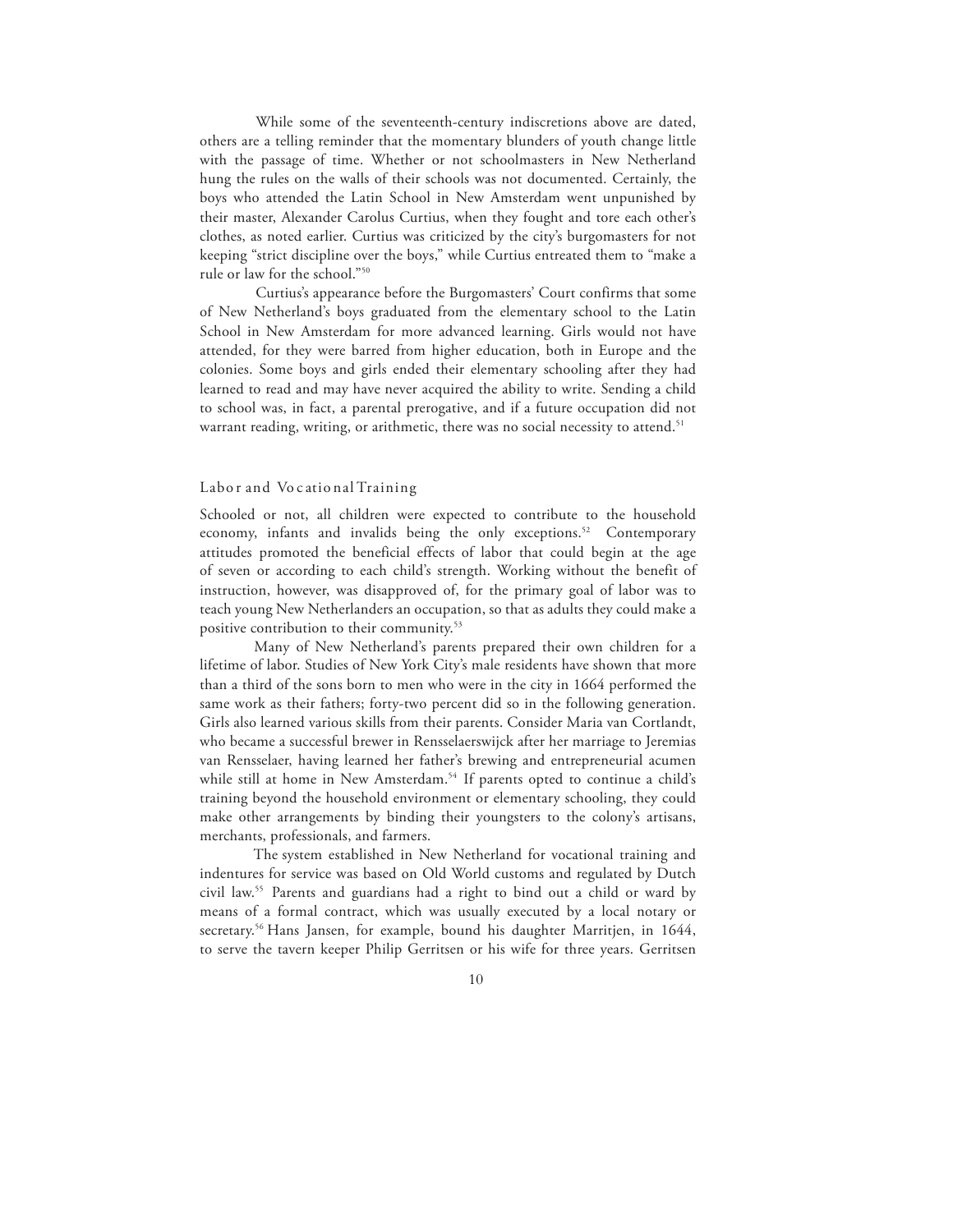agreed to provide the girl with "board, lodging and the necessary clothing, and also have her taught sewing, in such a manner as a father should or might do with his child, all however according to his circumstances." Two days later, the secretary also recorded an indenture for Maria, "a young Negro girl belonging" to the West India Company and the daughter of Big Pieter. She was bound by director Willem Kieft and became the servant of Nicolaes Coorn, a resident of Rensselaerswijck. Maria received no prospects for special training. Her master was obliged to feed and clothe her for four years and then restore her to the director or his successor, "if she be living."57

The formal contracts of apprenticeship or service recorded in the secretarial registers were but one way to direct a child's future. Many parents and guardians also made oral or casual agreements with neighbors and friends, and consequently their arrangements were never recorded. Countless contracts have also been lost through the passage of time,<sup>58</sup> as is indicated by the fact that parents and masters presented copies of indentures as evidence on numerous occasions to court magistrates.

The contracts, whether oral and written, were binding, and contracting parties sued each other if the terms were neglected. Take the suit brought against Aert Pietersen Tack by Gerrit Heergrins in the court of Wiltwijck (now Kingston, New York), in 1662. Heergrins demanded the wages his son had earned, namely four *schepels* of wheat and a pair of leather breeches. The boy, however, had left his master's service prematurely and had gone to Manhattan; therefore, Tack refused to pay. The court agreed and ordered Heergrins to return his son, because he had been hired out "under a written agreement," which Tack himself had prepared. Also, the boy had left without his master's consent.<sup>59</sup> Several other parents, who were also sued to return their runaway children, accused masters of abusing them. For example, Grietje Provoost's "little son" ran home without leave, but she charged his master, the shoemaker Adriaen van Laer, with beating and ill-treating the child. The boy still had a half-year to serve on a two-year contract, and his master demanded his return. Despite his mother's assertions, the magistrates decreed that the boy serve out his time. Concurrently, they admonished his master to treat his apprentice "properly and not show him a bad example."60 Local magistrates enforced the laws but used their discretionary power when necessary to serve the needs of the colony's children.

Contracts and court cases concerning children and their work in New Netherland offer a window into the world of working children. They contain specific information, such as the names of the contracting parties and of the child involved. Some also record the intended vocation, the length of apprenticeship or service, the child's age, the recompense, and whether the master would impart some form of education besides vocational training. The four-year apprenticeship contract of Françoys Pietersz, the fifteen-year-old son of Pieter Winne, can be used here as an example. In 1674 his father apprenticed him to the shoemaker Rutger Arentsz, who promised to feed Françoys, provide the materials to make his clothes, grant him time all winter to go to school every evening, and allow him to "help his father three weeks every year in the harvest." At the end of four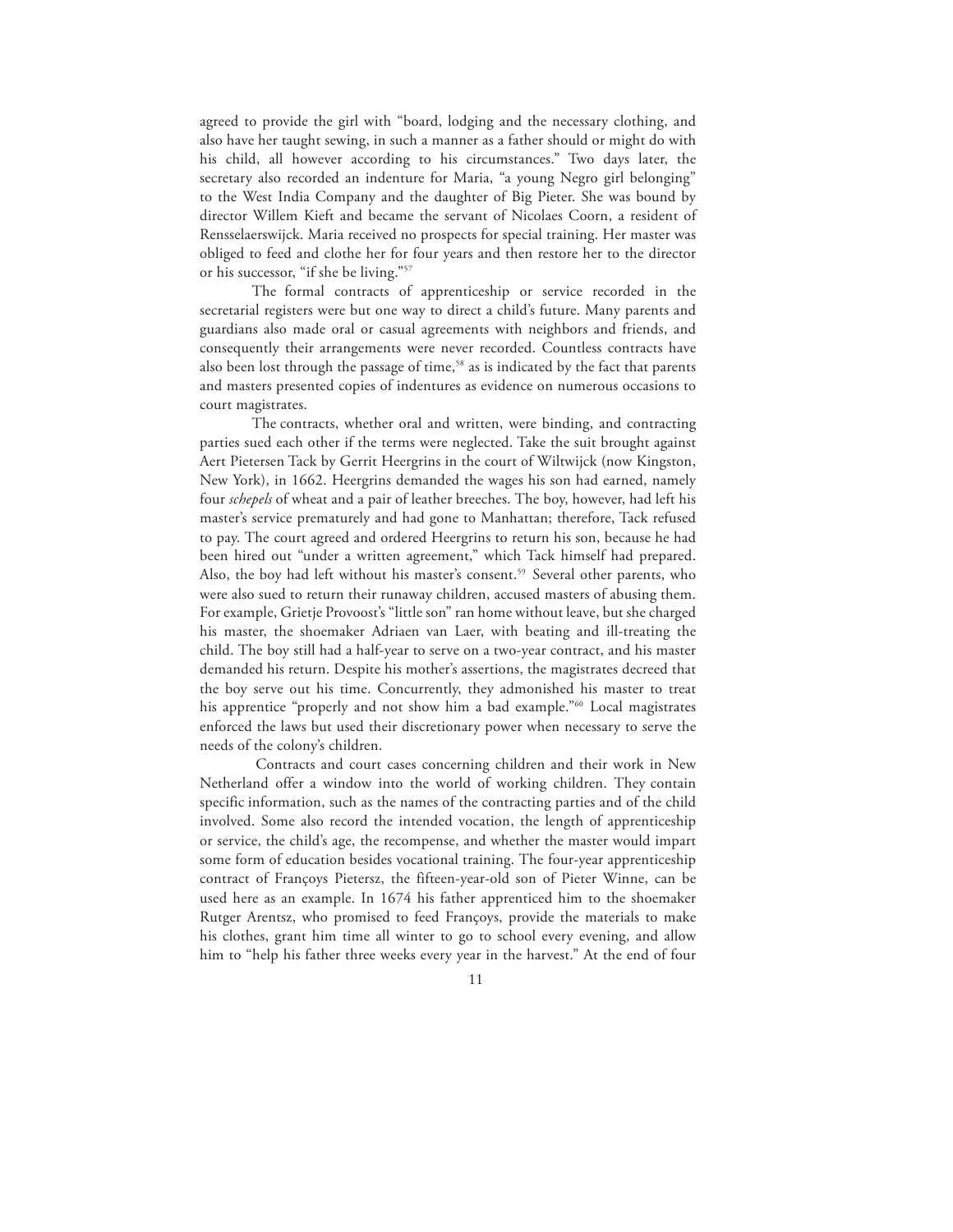years, he would fit Françoys out "burgher wise with a workaday and a Sunday suit of clothes and linen to correspond." Françoys' father agreed to have his son's clothes made during the four-year period, both woolen and linen, and to have them mended and repaired. He would also arrange to have his linens washed. Françoys promised to serve his master with "all diligence faithfulness as well in the shoemaking business as in all other work in which the master may need him."61

Françoys Pietersz would spend four years with his master to learn the shoemaker's trade. The term of apprenticeship or service in the contracts made on behalf of other children ranged from one to eleven years, with an average length of about four—younger children serving longer apprenticeships than older children. The occupations and skills mentioned included glazier (glassmaker), shoemaker, smith, tailor, gun-stock maker, carpenter, millwright, tile maker, bookkeeper, sewer or needle worker, surgeon, and turner. Françoys Pietersz was also given the opportunity to attend the evening school in Albany during the winter in 1674. Not all contracts included this stipulation, but when masters agreed to provide learning other than vocational, they had various options. In 1662 the master of Jochim Anthony Robberts had to "teach him, or cause him to be taught, reading and writing"; Laurens Haf 's master had "to send him to school in the winter or teach him properly himself," while Laurens' half-sister Anna Tielemans could go to "school during the winter evenings." Gysbert Schuyler was also allowed to attend school in the evening in 1665 "without neglecting his master's service, but at his father's expense."62

## Cloth ing

The details in Françoys Pietersz's contract concerning his clothes allude to the challenge of keeping ever-growing youngsters properly clothed. Masters were obliged to provide their trainees with the basic necessities, which included clothing,<sup>63</sup> and those who neglected to provide them were, at times, sued in the colony's courts, as was Jan Hendrick. Caspar Stynmets demanded the "breeches, two shirts, one pr. stockings, and 1 pair shoes" that were due to his brother-inlaw, who had served Hendrick for nine months in 1656. The clothes, Stynmets stated, would allow the boy to "engage with other persons," meaning perhaps that he would make a good impression in his new outfit. 64 The end-of-service clothing that children had earned by working for their masters saved them and their parents the costs of purchasing others, for clothes were dear and valuable possessions. Garments outgrown by older children were given to younger family members or auctioned off to the highest bidder. <sup>65</sup> Garments of the deceased, like those of Teuntje Straetmans, were bequeathed to her eldest daughter, Margariet Meijring, who received her mother's black undershirt, a linen undershirt, a black apron, a smaller apron, and a round handkerchief in 1662.<sup>66</sup>

Clearly, children's clothes, like those of adults, were made of linen and woolen textiles that were imported to the colony from the Netherlands and elsewhere in Europe.<sup>67</sup> A child's wardrobe usually consisted of old and new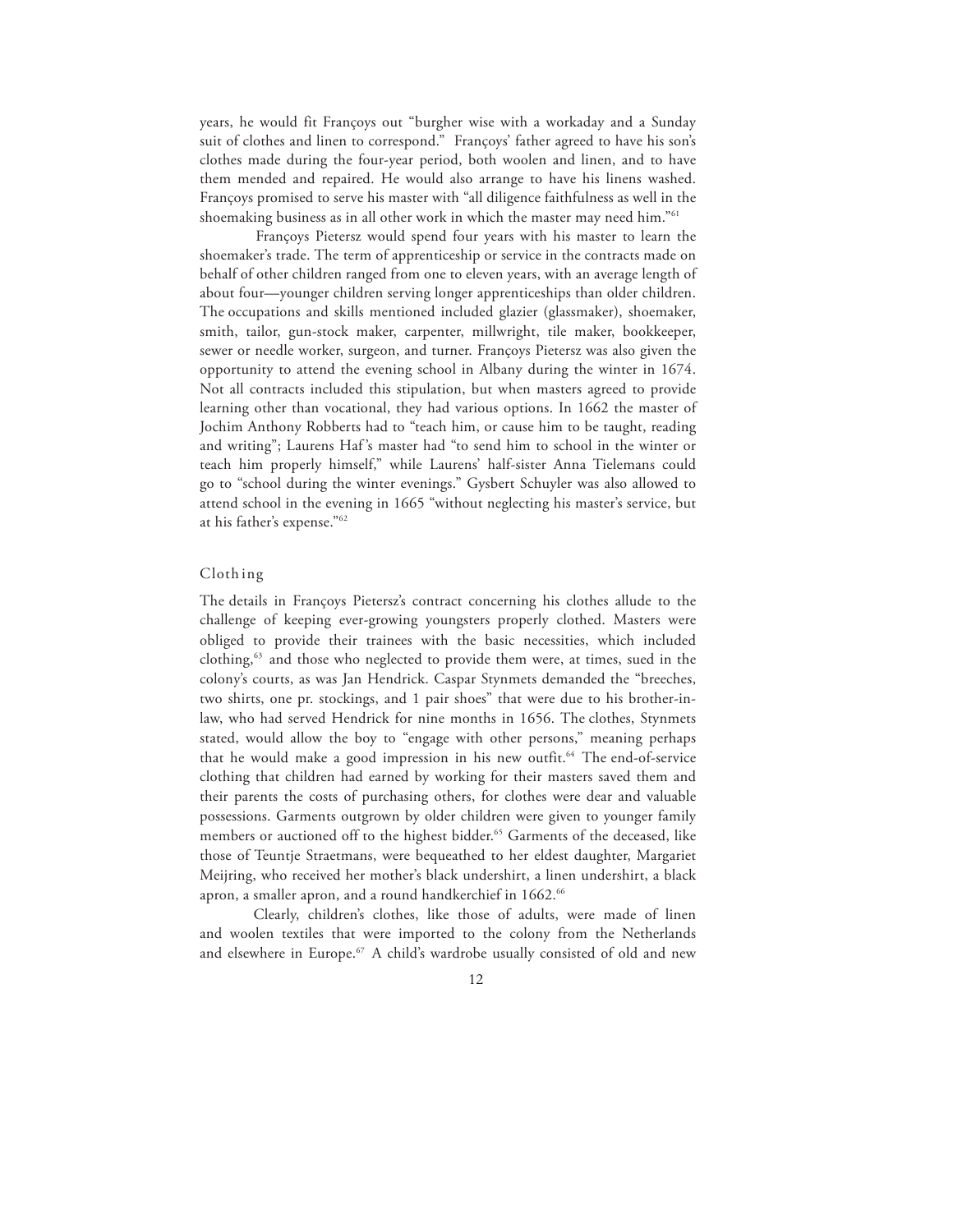clothes and garments for special occasions or for everyday use. There would be several pieces of underwear, including shirts, chemises, and drawers that were made of linen, a durable fabric that could be washed regularly. It was not unusual, therefore, for apprenticeship contracts to include arrangements for washing, either at the master's or a parent's expense. Linen underwear was worn next to the skin to protect it from the coarseness of the outerwear, which was made from a range of woolen fabrics like kersey, serge, and baize, as well as deerskin. These garments were rarely washed, and therefore underwear also protected the outerwear from body soils. Girls wore petticoats or skirts, coats, bodices with stays, and tightfitting under-vests worn between an undershirt and the outerwear. Boys wore woolen coats, waistcoats, breeches, and mantles. The wardrobe would also have included sundries like head wear (hats and caps), neckwear, footwear, aprons, linen handkerchiefs, and removable sleeves made of durable baize and serge (these added warmth to the bodice or were worn as a protective covering). Ribbons, lace, braid, buttons, and buckles decorated and added color to the outerwear or adorned shoes, hats, caps, and stockings.

The list of clothes belonging to the fourteen-year-old orphan Laurens Haf allows a rare glimpse of one boy's wardrobe. It was compiled in 1664 when Willem van Couwenhoven was given custody of Laurens by the deacons of the Dutch Reformed Church in Breuckelen. Laurens owned four new shirts, an *innocent* (a loose-fitting dressing gown), serge trousers, and a new red kersey dress coat. The coat may have matched a pair of red trousers made of barracan, a coarse woolen fabric that was durable and waterproof. Laurens also owned trousers made of white linen and another pair of leather. His sundries included stockings, Iceland stockings, new shoes, half-worn shoes, two black hats, a serge cap, gloves, two handkerchiefs, and two scarves. Whether or not Laurens Haf's wardrobe was typical for a boy his age is difficult to determine. No list was made of the clothing belonging to his half-sister Anna Tielemans. When their mother Teuntje Straetmans died in October 1662, the inventory of her estate noted that part of the linen cloth found at her house would be made into shirts for the children, while some blue linen would be made into aprons for the eight-year-old Anna.<sup>68</sup>

#### Co nc lusio n

Dressed in their woolens and linens, children like Laurens Haf and AnnaTielemans played along Hudson's river, walked on New Netherland's streets, attended her schools, and worked in her fields, shops, and homes. They were New Netherland's future generations, and they occupy a unique niche in the colony's history. For a brief moment in time—that is, from infancy through adolescence—they were not concerned about the burdensome matters of politics and government that so often preoccupied their elders. Neither were they responsible for the affairs of trade and the growth margins of crops. Yet, children's lives were profoundly affected by the myriad of decisions made by their parents and those who governed them. How they reacted to the choices made on their behalf was seldom recorded.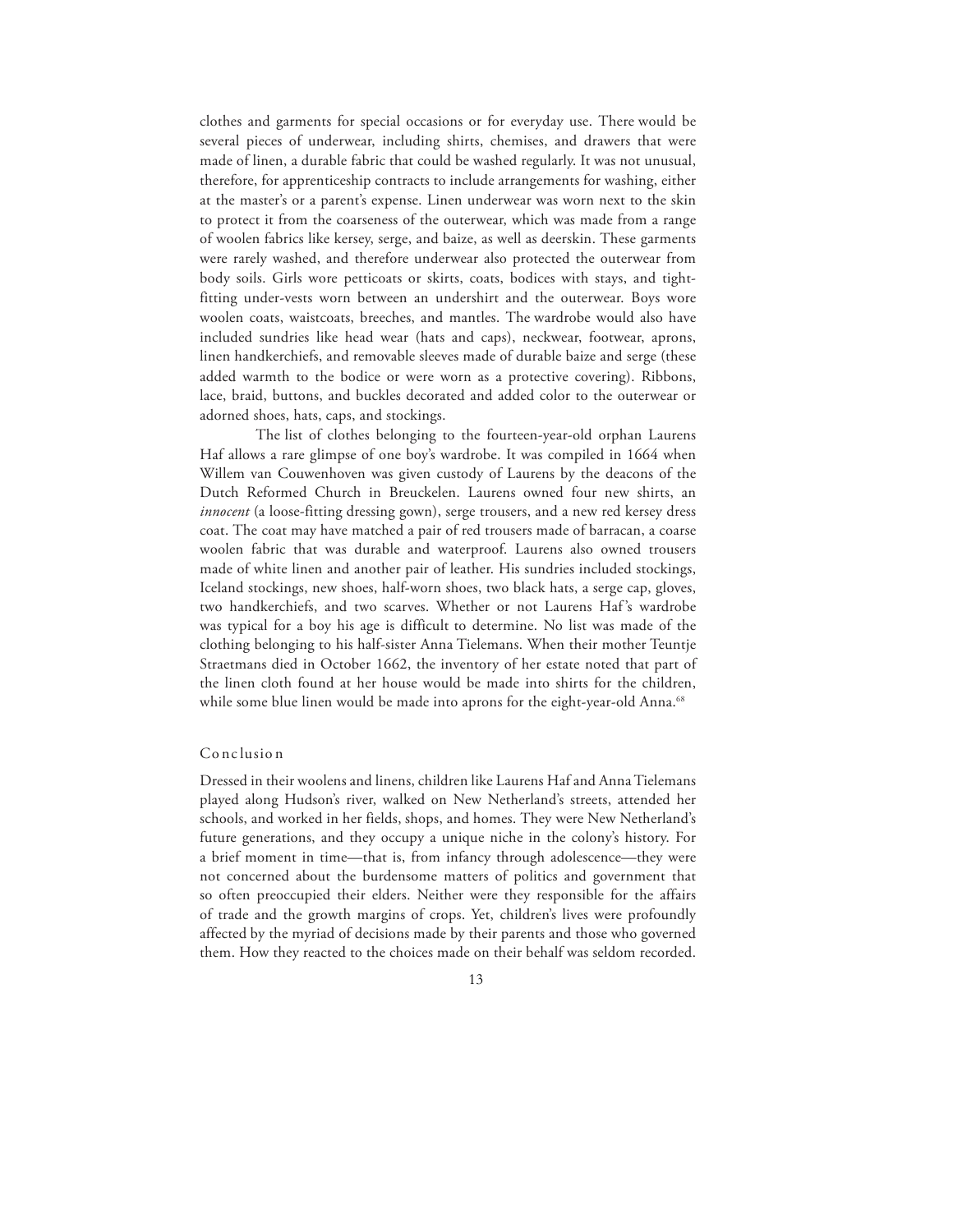New Netherland's records, nevertheless, allow us to peer into their world. Most children were born at home, swaddled in diapers, and nursed by their mothers. The devastating effects of childhood diseases and epidemics greatly reduced their numbers. Those who survived prepared for their futures. The glimpses of childhood in New Netherland remind us that a child's journey toward adulthood in the seventeenth century was very different from that of a twenty-first-century child, yet, in certain respects, so similar.

*I want to thank the editor Martha D. Shattuck for her comments on an earlier version of this paper.*

Notes

- 1. J. Franklin Jameson, ed., *Narratives of New Netherland, 1609–1664* (New York: Charles Scribner's Sons, 1909), 48; Arnold J. F. van Laer, trans. and ed., *Documents Relating to New Netherland, 1624–1626 in the Henry E. Huntington Library* (San Marino, Calif.: Henry E. Huntington Library and Art Gallery, 1924), 136, 139–140; Adriaen van der Donck, *A Description of the New Netherlands*, Jeremiah Johnson, trans., Thomas F. O'Donnell, ed. (Syracuse: Syracuse Univeristy Press, 1968), 11; A. J. F. van Laer, trans. and ed., *Correspondence of Jeremias van Rensselaer, 1651–1674* (Albany: University of the State of New York, 1932), 375–376 (hereafter cited as *CJVR*).
- 2. For extant manuscripts, see Charles T. Gehring, ed., *A Guide to Dutch Manuscripts Relating toNew Netherland* (Albany: University of the State of New York, 1978).
- 3. Arnold J. F. van Laer, trans., "Letters of Nicasius de Sille, 1654," *Proceedings of the New York State Historical Association* 18 (1923): 101–102, 105.
- 4. Thomas G. Evans, ed., "Baptisms from 1639 to 1730 in the Reformed Dutch Church, New York," in *Collections of the New York Genealogical and Biographical Society*, vol. 2 (1901; repr., Upper Saddle River, N.J.: Gregg Press, 1968), 9–117 (hereafter cited as "Baptisms"); A. P. G. Jos van der Linde, trans. and ed., *Old First Dutch Reformed Church of Brooklyn, New York: First Book of Records, 1660–1752* (Baltimore: Genealogical Publishing Co., Inc., 1983), 109–116 (hereafter cited as *Reformed Church*).
- 5. *CJVR*, 432; Berthold Fernow, ed., *The Records of New Amsterdam from 1653 to 1674 Anno Domini*, 7 vols. (1897; repr., Baltimore: Genealogical Publishing, 1976), 3:193 (hereafter cited as *RNA*); Adriana E. van Zwieten, " '[O]n her woman's troth': Tolerance, Custom, and the Women of New Netherland," *de Halve Maen* 72, no. 1 (1999): 12. Some women returned to the Netherlands to give birth. See Jaap Jacobs, *New Netherland: A Dutch Colony in Seventeenth-Century America* (Leiden and Boston: Brill, 2005), 421–422.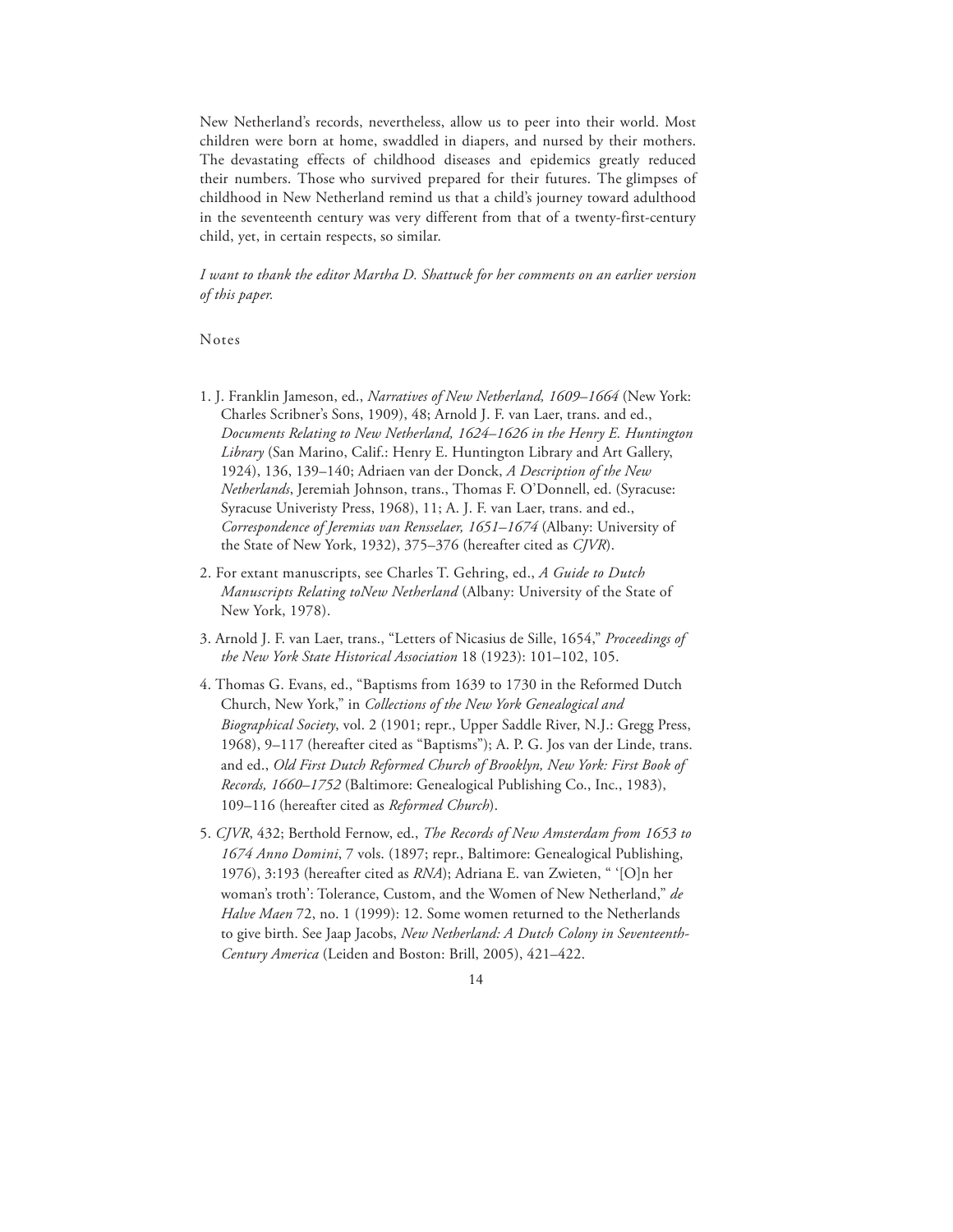- 6. G. D. J. Schotel, *Het Oud-Hollandsch Huisgezin der Zeventiende Eeuw*., 2nd ed., improved and illustrated by H. C. Rogge (Arnhem, Netherlands: A. J. G. Strengholts's Uitgeversmaatschappij and Gijsbers & Van Loon, 1903), 31–32; Janny Venema*, Beverwijck: A Dutch Village on the American Frontier, 1652– 1664* (Hilversum and Albany: Verloren and State University of New York Press, 2003), 230–231.
- 7. Dean R. Snow, Charles T. Gehring, and William A. Starna, eds., *In Mohawk Country: Early Narratives about a Native People* (Syracuse: Syracuse University Press, 1996), 43, 114–115.
- 8. See for example *CJVR*, 326–327, 380, 393, 432–433, where the children of Jeremias van Rensselaer are carried by godparents to the church for baptism.
- 9. Schotel, *Hollandsch Huisgezin*, 54–61; *CJVR*, 367.
- 10. Edward H. Tebbenhoff, "Tacit Rules and Hidden Family Structures: Naming Practices and Godparentage in Schenectady, New York, 1680–1800," *Journal of Social History* 18 (1985): 567– 585; David Steven Cohen, *The Dutch-American Farm* (New York: New York University Press, 1992), 147; Willem Frijhof, *Wegen van Evert Willemsz. Een Hollands weeskind of zoek naar zichzelf 1607–1647* (Nijmegen, Netherlands: Uitgeverij SUN, 1995), 134–135.
- 11. "Baptisms," 2: 54, 62, 72, 85, 94, 102, 123; Joyce D. Goodfriend, "Recovering the Religious History of Dutch Reformed Women in Colonial New York," *de Halve Maen* 64, no. 4 (Winter 1991): 56.
- 12. For Maria's story see Jacobs, *New Netherland,* 439–440.
- 13. Van Laer in *CJVR*, 328, 332–333, translated the word *kinderpockjens* (literally "children's pox") as "chicken pox;" however, Venema, in *Beverwijck*, 405, n. 322, avers that the word refers to "smallpox." For "children's pocks" in New Amsterdam in February 1663, see Berthold Fernow, trans. and ed., *The Minutes of the Orphanmasters of New Amsterdam, 1655 to 1663*, 2 vols. (New York: Francis P. Harper, 1902–1907), 2:33, 34–38 (hereafter cited as *MONA*).
- 14. Janny Venema, trans. and ed., *Deacons' Accounts 1652–1674: First Dutch Reformed Church of Beverwyck/Albany, New York* (Rockport, Maine: Picton Press, 1998), 102–104, 106 (hereafter cited as *Deacons' Accounts*).
- 15. *RNA*, 5:189–190, 195, 197. The ages of the children were calculated from the baptismal register, "Baptisms," 2:54, 68.
- 16. Firth H. Fabend, *A Dutch Family in the Middle Colonies, 1660–1800* (New Brunswick, N.J.: Rutgers University Press, 1991), 39–40, 43–45. For infantmortality rates in the Netherlands, see Dirk Damsma, *Het Hollandse Huisgezin (1560-heden)* (Utrecht, Netherlands: Kosmos – Z & K Uitgevers, 1993), 38– 39. For Maryland, see Lois Green Carr and Lorena S. Walsh, "The Planter's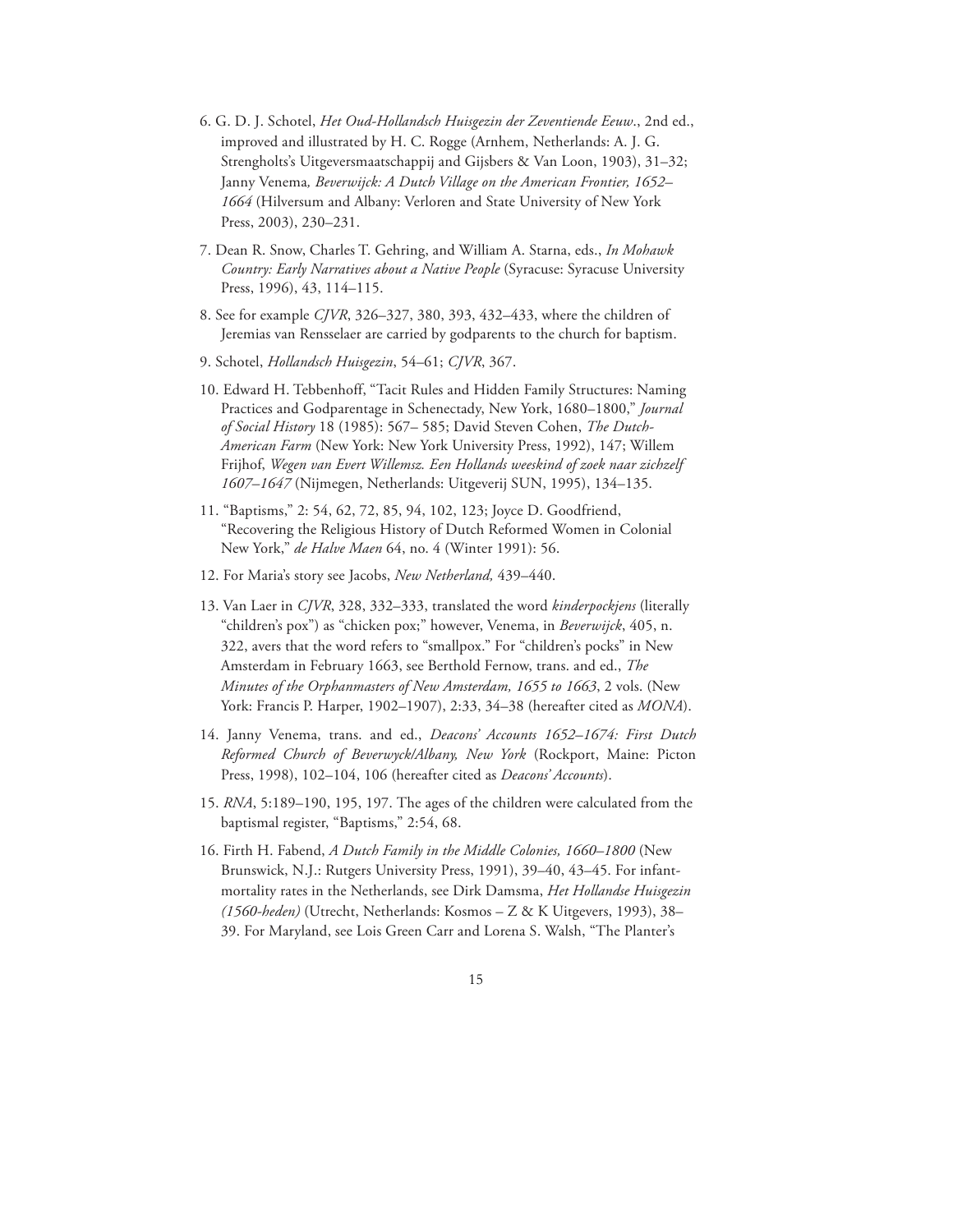Wife: The Experience of White Women in Seventeenth-Century Maryland," *William and Mary Quarterly*, 3rd ser., 34 (October 1977): 552.

- 17. Rudolf Dekker, *Uit de schaduw in* '*t grote licht. Kinderen in egodocumenten van de Gouden Eeuw tot de Romantiek* (Amsterdam: Wereldbibliotheek, 1995), 18; David E. Narrett, *Inheritance and Family Life in Colonial New York City*  (Ithaca: Cornell University Press, 1992), 63.
- 18. *CJVR*, 6, 326-327, 329, 364, 377, 380, 382, 392–393, 402, 417, 432–433, 462; A. J. F. van Laer, trans. and ed., *Correspondence of Maria van Rensselaer, 1669–1689* (Albany: University of the State of New York, 1935), 3, 14, 14–15 n. 19, 57; Jacobs, *New Netherland*, 423–424.
- 19. Damsma, *Hollandse Huisgezin*, 64–65; Simon Schama, *The Embarrassment of Riches* (Berkeley: University of California Press, 1988), 538–540; Snow et al., ed., *Mohawk Country*, 115.
- 20. *Deacons' Accounts*, 126–127, 146, 154–157, 161–171; Venema, *Beverwijck,*  341. For examples of wet nursing in New Amsterdam, see *RNA*, 1:298, 2:222.
- 21. *Deacons' Accounts*, xv, 40, 53–55, 161, 163, 166, 169, 173–174, 180, 262; Schotel, *Hollandsch Huisgezin*, 39.
- 22. Jacobs, *New Netherland*, 440; A. T. van Deursen, *Plain Lives in a Golden Age. Popular Culture, Religion and Society in Seventeenth-century Holland*, trans. Maarten Ultee (Cambridge, UK: Cambridge University Press, 1991), 131– 132; Schama, *Embarrassment of Riches*, 497; *RNA*, 1:24–
- 27, 2:40–42; E. B. O'Callaghan, *Laws and Ordinances of New Netherland, 1638– 1674* (Albany: Weed, Parsons, 1868), 258–263.
- 23. Arnold J. F. van Laer, trans., *New York Historical Manuscripts, Dutch*, vol. 4, *Council Minutes, 1638–1649*, ed. Kenneth Scott and Kenn Stryker-Rodda (Baltimore: Genealogical Publishing Co., Inc., 1974), 249 (hereafter cited as *Council Minutes*).
- 24. *RNA*, 2:122, 134, 137.
- 25. S. Groenveld, J. J. H. Dekker and Th. R. M. Willemse, *Wezen en boefjes. Zes eeuwen zorg in wees-en kinderhuizen* (Hilversum, Netherlands: Verloren, 1997), 222–223. A ferule (*plak* in Dutch) was a flat, round, wooden disk attached to a short stick.
- 26. Schama, *Embarrassment of Riches*, 555–556; Van Deursen, *Plain Lives*, 130.
- 27. Schama, *Embarrassment of Riches*, 556.
- 28. *MONA*, 2:76.
- 29. *RNA*, 4:205.
- 30. Van Deursen, *Plain Lives*, 115.
- 16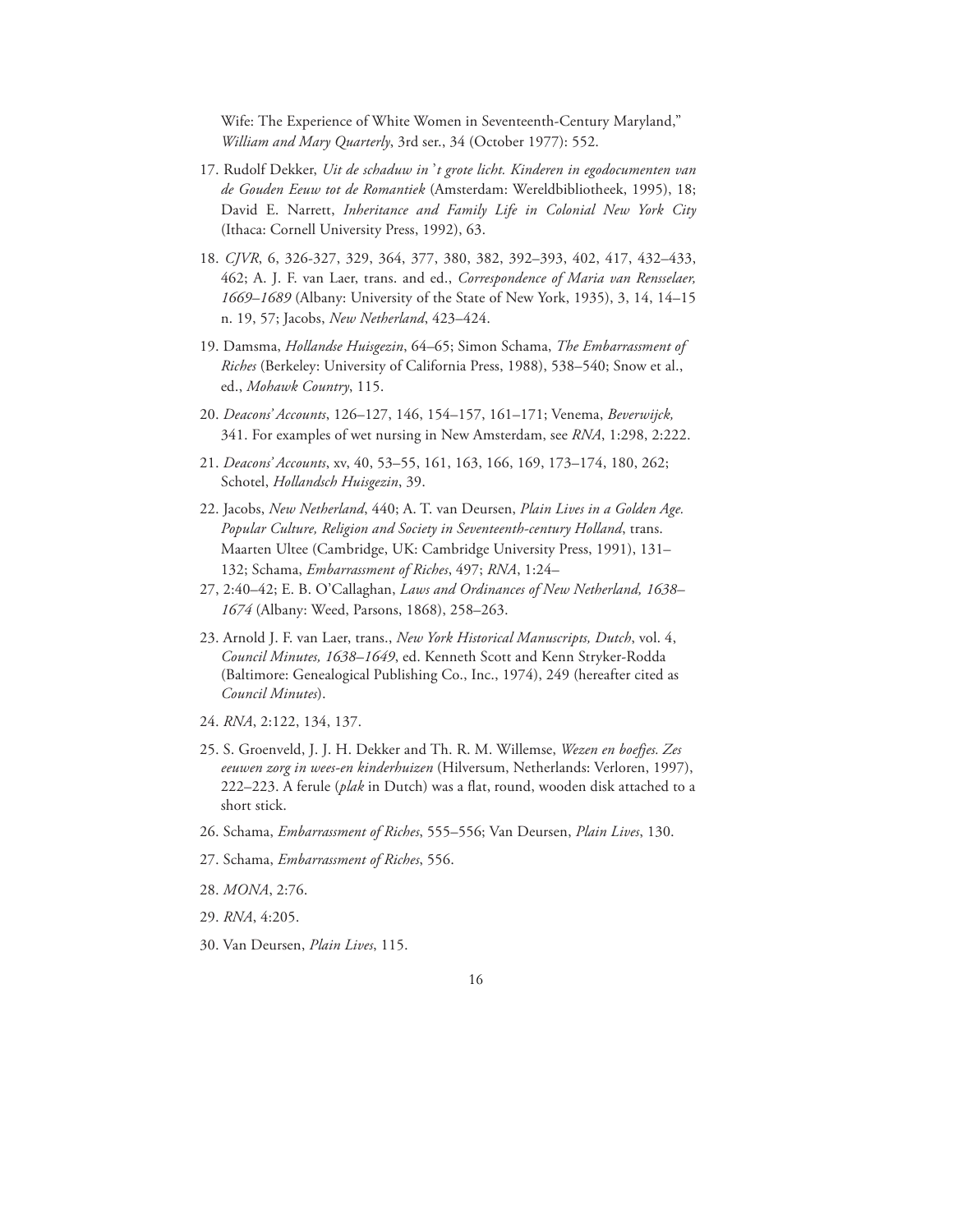- 31. Arnold J. F. van Laer, trans., *New York Historical Manuscripts, Dutch*, vol. 1, *Register of the Provincial Secretary, 1638–1660*, ed. Kenneth Scott and Kenn Stryker-Rodda (Baltimore: Genealogical Publishing Co., Inc., 1974), 1: 17– 18, 20–21 (hereafter cited as *Provincial Secretary*).
- 32. *MONA*, 2:19–23.
- 33. The community of New Amsterdam also established a special municipal institution to transfer property to successive generations. See Adriana E. van Zwieten, "The Orphan Chamber of New Amsterdam," *William and Mary Quarterly*, 3rd ser., 53 (April 1996): 319–340.
- 34. Narrett, *Inheritance and Family Life*, 54, 56; Hugo Grotius, *The Jurisprudence of Holland*, 2nd ed.,
- 2 vols., trans. Robert W. Lee (1953; repr. Aalen, Germany: Scientia Verlag, 1977), 1: 40–49.
- 35. *Provincial Secretary*, 2:115–116.
- 36. Van Deursen, *Plain Lives*, 115.
- 37. Schama, *Embarrassment of Riches*, 555; Van Deursen, *Plain Lives*, 130.
- 38. Margaret Spufford, "Literacy, Trade and Religion in the Commercial Centres of Europe," in *A Miracle Mirrored. The Dutch Republic in European Perspective*, ed. Karel Davids and Jan Lucassen (Cambridge, UK: Cambridge University Press, 1995), 259–260; William Heard Kilpatrick,
- *The Dutch Schools of New Netherland and Colonial New York* (Washington, D.C.: Government Printing Office, 1912), 30–31, 228; Van Deursen, *Plain Lives*, 116; *MONA*, 2: 116; Venema, *Beverwijck,* 150.
- 39. *MONA*, 2: 116; David William Voorhees, trans and ed., *Records of the Reformed Protestant Dutch Church of Flatbush, Kings County, New York*, vol. 1 (1677–1720) (New York: Holland Society of New York, 1998), 101, 103 (hereafter cited as *Records of Flatbush*).
- 40. Venema, *Beverwijck*, 150; *CJVR*, 392.
- 41. Venema, *Beverwijck*, 150; Van Deursen, *Plain Lives*, 122; Groenveld, et al., *Wezen en boefjes*, 194; Kilpatrick, *Dutch Schools*, 227.
- 42. *MONA*, 2:116; *Records of Flatbush*, 1:85, 101, 103, 107; Venema, *Beverwijck*, 150. The series of questions and answers in the catechism were used to test the religious knowledge of one preparing for Christian confirmation.
- 43. *Reformed Church*, 23, 31; Venema, *Beverwijck,* 151.
- 44. *Records of Flatbush*, 1:85, 101, 107, 109; *MONA*, 2:116. In 1661 the school schedule in New Amsterdam was similar to that of Midwoud. Lessons began at
	- 17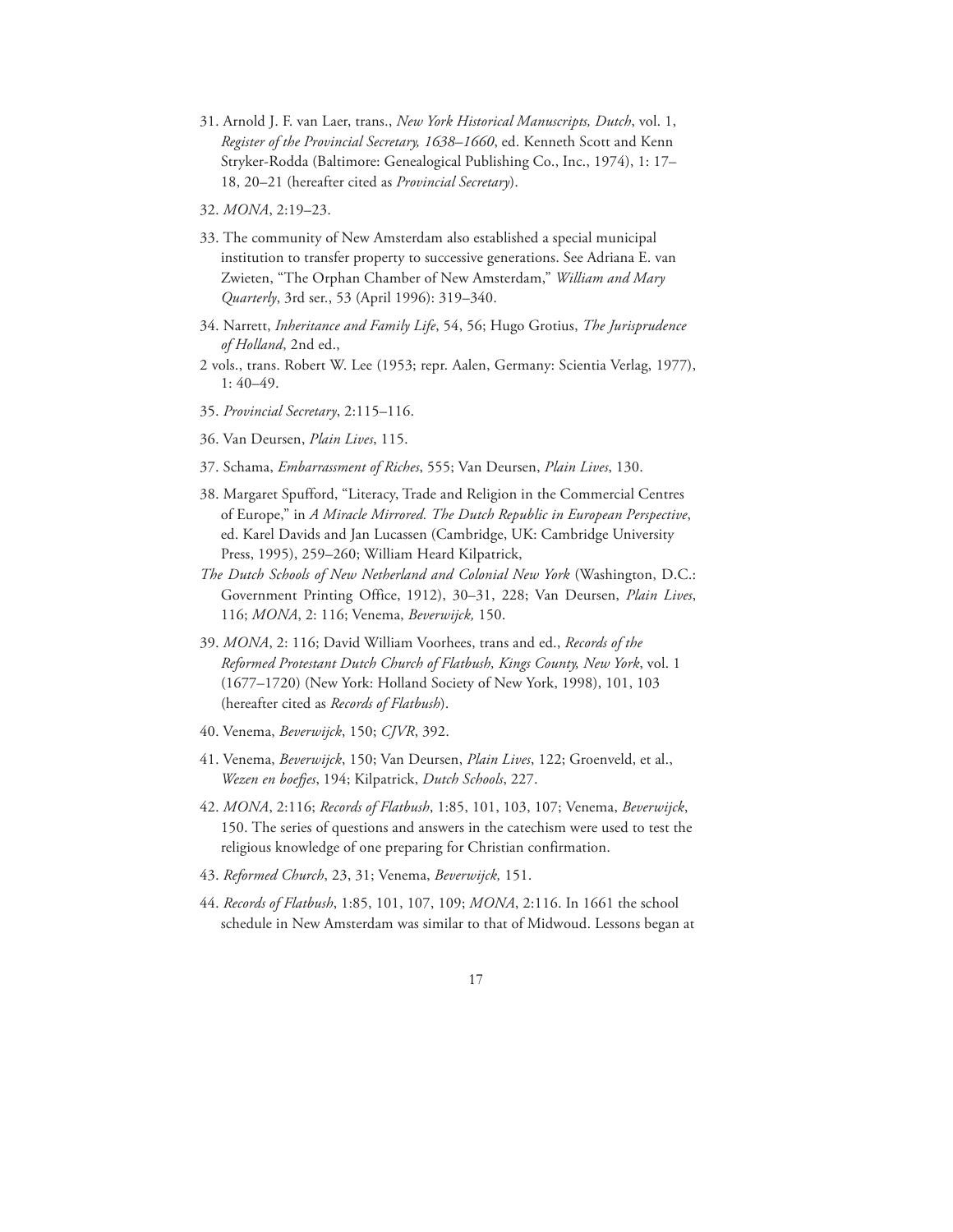8 a.m. and 1 p.m., with an evening session commencing at an unspecified time; ibid.

- 45. Edward T. Corwin, trans. and ed., *Ecclesiastical Records. State of New York*, 7 vols. (Albany: James B. Lyon, 1901–1916), 2:1235 (hereafter cited as *ER*); Goodfriend, "Recovering Religious History," 54–55.
- 46. *Records of Flatbush*, 1:87, 107; Kilpatrick, *Dutch Schools*, 216; *ER*, 1:402; Venema, *Beverwijck*, 148–149.
- 47. *MONA*, 2:115–116; *Records of Flatbush*, 1:85, 87, 103, 109.
- 48. Ibid.
- 49. Kilpatrick, *Dutch Schools*, 31–32; Schotel, *Oud-Hollandsche Huisgezin*, 82–83.
- 50. *MONA*, 2:76.
- 51. Kilpatrick, *Dutch Schools*, 30; Venema, *Beverwijck,*150; Van Deursen, *Plain Lives*, 116.
- 52. This section on children and labor in New Netherland is based on Adriana E. van Zwieten, "Preparing Children for Adulthood in New Netherland" in *Children Bound to Labor*, ed. Ruth W. Herndon and John E. Murray (Ithaca: Cornell University Press, forthcoming).
- 53. Stefan Bielinski, "How a City Worked: Occupations in Colonial Albany," in *A Beautiful and Fruitful Place. Selected Rensselaerswijck Seminar Papers*, ed. Nancy A. McClure Zeller (Albany: New Netherland Publishing, 1984), 121; Dekker, *Uit de schaduw*, 18; Van Deursen, *Plain Lives*, 115.
- 54. Joyce D. Goodfriend, *Before the Melting Pot: Society and Culture in Colonial New York City, 1664–1730* (Princeton: Princeton University Press, 1992), 173–176, 231 n. 17; *CJVR*, 377–378.
- 55. The guild system, although still prevalent in the Netherlands during the seventeenth century, was not transferred to the colony. Its establishment, however, was attempted. See Charles T. Gehring, trans. and ed., *Fort Orange Court Minutes, 1652–1660*, New Netherland Documents Series (Syracuse: Syracuse University Press, 1990), 190; *RNA*, 2: 410.
- 56. Grotius, *Jurisprudence*, 1: 43, 299, 301; Robert W. Lee, *An Introduction to Roman-Dutch Law*, 5th ed. (Oxford: Clarendon Press, 1953), 243 n. 3.
- 57. *Provincial Secretary*, 2: 222–224.
- 58. Charles T. Gehring, "Documentary Sources Relating to New Netherland," in *Colonial Dutch Studies: An Interdisciplinary Approach*, ed. Eric Nooter and Patricia U. Bonomi (New York: New York University Press, 1988), 33–51.
- 59. Dingman Versteeg, trans., *New York Historical Manuscripts, Dutch*, vol. 6, *Kingston Papers*, ed. Peter R. Christoph, Kenneth Scott and Kenn Stryker-
	- 18